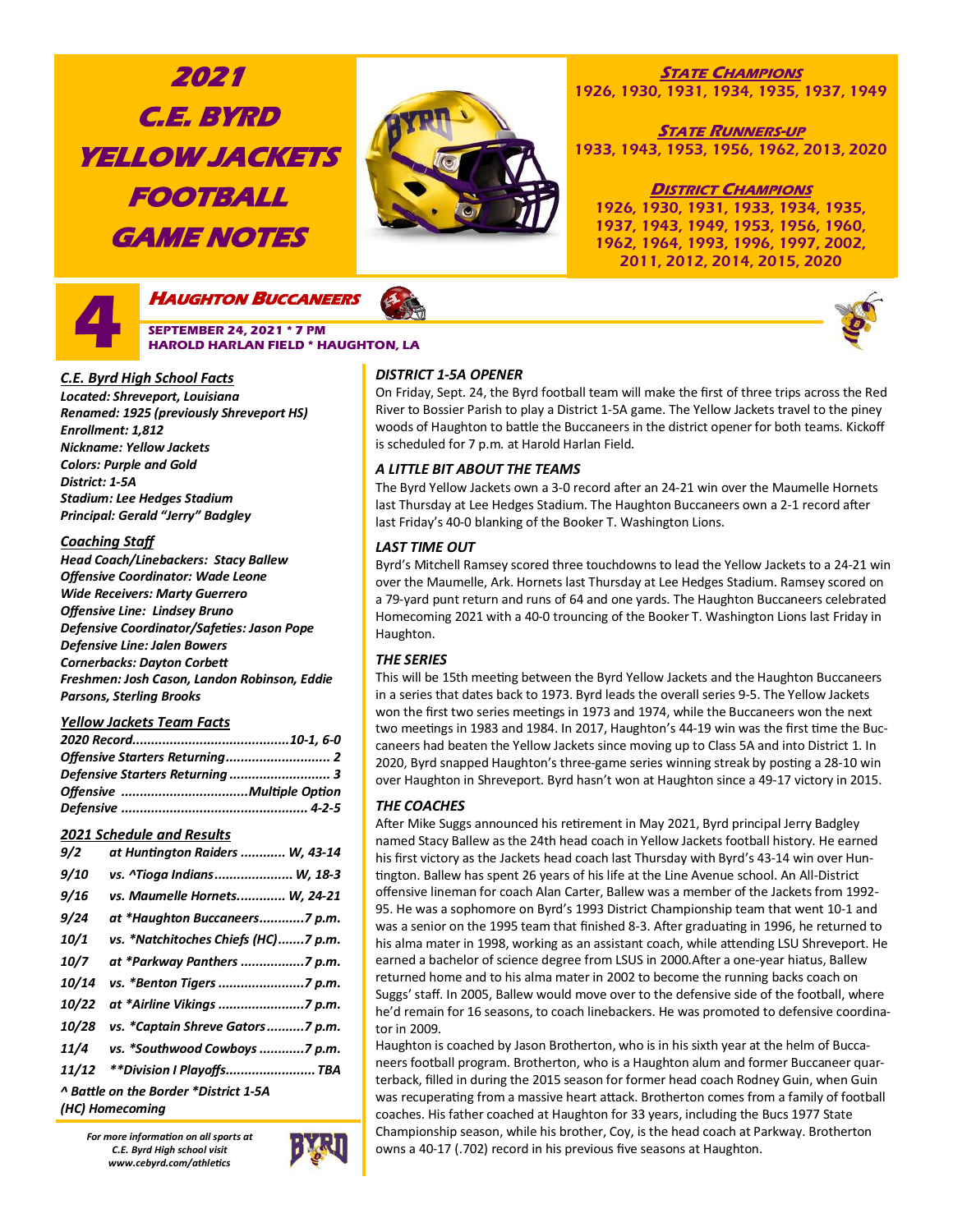### **BYRD FOOTBALL GAME NOTES PAGE 2**







#### **Stacy Ballew's Bio**

**Education High School: Byrd, 1996 College: LSU Shreveport, B.S., 2000**

**Player All-District offensive lineman for Byrd Yellow Jackets**

#### **Coach**

**-2001 - Assistant coach at Byrd High School - Coach at Acton Junior High School, Granbury, TX -04 - Running backs coach at Byrd High School -08 - Linebackers coach at Byrd High School -2020 - Defensive Coordinator / Linebackers coach at Byrd High School**

**2021 - Head coach at Byrd High School**

#### **Family**

**Wife - Jennifer Lord Ballew Children - Daughter - LeighAnne; Son - Jackson (both Byrd students)**

#### **Byrd's yearly record while an Assistant Coach**

| <b>Head Coaching Record at Byrd</b> |  |
|-------------------------------------|--|
|                                     |  |

### *THE BALLEW BIOGRAPHY*

Stacy Ballew is in his first season as the head coach of the C.E. Byrd Yellow Jackets. However, Ballew is no stranger to the purple and gold having spent 26 years of his life, four as a student athlete and 22 as an assistant coach, at the Line Avenue school.

An All-District offensive lineman for coach Alan Carter, Ballew was a member of the Jackets from 1992-95. He was a sophomore on Byrd's 1993 District Championship team that went 10-1 and was a senior on the 1995 team that finished 8-3. After graduating in 1996, he returned to his alma mater in 1998, working as an assistant coach, while attending LSU Shreveport. He earned a bachelor of science degree from LSUS in 2000.

In 2001, Ballew left Shreveport and Byrd for a coaching position at Acton Junior High School in Granbury, Texas. His time in the Lone Star state was short lived as he returned home and to his alma mater in 2002 to become the running backs coach under head coach Mike Suggs.



In 2005, Ballew would move over to the defensive side of the

football, where he'd remain for 16 seasons, to coach linebackers. Suggs promoted Ballew to defensive coordinator in 2009. He'd oversee some of the top "Purple Swarm Defenses" in school history.



Under his tutelage, the 2020 Purple Swarm Defense was one of the best in program history allowing just over 200 yards and 14 points a game. Byrd was particularly impressive against the run giving up just 80.3 yards per game and 3.0 yards per carry.

After Suggs retired in May 2021, Byrd principal Jerry Badgley named Ballew the 24th head coach in Yellow Jackets football history.

The 43-year-old Ballew has been married to the former Jennifer Lord for 20 years. The couple has twins, LeighAnne and Jackson, who are seniors at Byrd.

| <b>Shreveport-Byrd Coaching Records</b> |                           |                |                |                |       |  |
|-----------------------------------------|---------------------------|----------------|----------------|----------------|-------|--|
| Coach                                   | Years                     | w              | L              | I              | Pct   |  |
| Mike Suggs                              | 1998-2020                 | 167            | 89             | $\Omega$       | .652  |  |
| H.M. Knilans                            | 1926-34                   | 74             | 10             | 5              | .860  |  |
| Lee Dobson                              | 1935-45                   | 72             | 31             | 7              | .686  |  |
| Jack Rowan                              | 1946-55                   | 68             | 40             | 4              | .625  |  |
| J.D. Cox                                | 1960-67                   | 59             | 31             | $\overline{2}$ | .655  |  |
| Alan Carter                             | 1990-97                   | 51             | 33             | 0              | .607  |  |
| Jimmy Harrison                          | 1968-76                   | 42             | 48             | $\overline{2}$ | .467  |  |
| George Hoy                              | 1923-25                   | 23             | 4              | $\overline{2}$ | .827  |  |
| Lee Hedges                              | 1956-59                   | 23             | 19             | 3              | .544  |  |
| Jerry Burton                            | 1977-82                   | 23             | 37             | $\Omega$       | .439  |  |
| E.L. Alberson                           | 1920-22                   | 19             | 4              | 5              | .768  |  |
| Unknown                                 | 1905-06, '09-11, '13, '18 | 17             | 5              | 3              | .740  |  |
| Boyd Cole                               | 1985-89                   | 11             | 39             | $\Omega$       | .275  |  |
| S.E. Davies                             | 1914-15                   | 6              | 5              | 1              | .542  |  |
| <b>Frank Bridges</b>                    | 1916                      | 4              | 3              | 0              | .571  |  |
| <b>Stacy Ballew</b>                     | 2021                      | 3              | 0              | 0              | 1.000 |  |
| Evans                                   | 1907                      | 3              | $\overline{2}$ | 0              | .600  |  |
| Scovell                                 | 1919                      | $\overline{2}$ | 3              | 0              | .400  |  |
| Douglas Sentell                         | 1912                      | $\mathbf{1}$   | $\Omega$       | 0              | 1.000 |  |
| A. Bogard                               | 1917                      | 0              | 3              | 1              | .125  |  |
| Tom Cathey                              | 1983-84                   | $\Omega$       | 18             | $\Omega$       | .000  |  |
| <b>Totals</b>                           | 117 Years                 | 668            | 424            | 35             | .608  |  |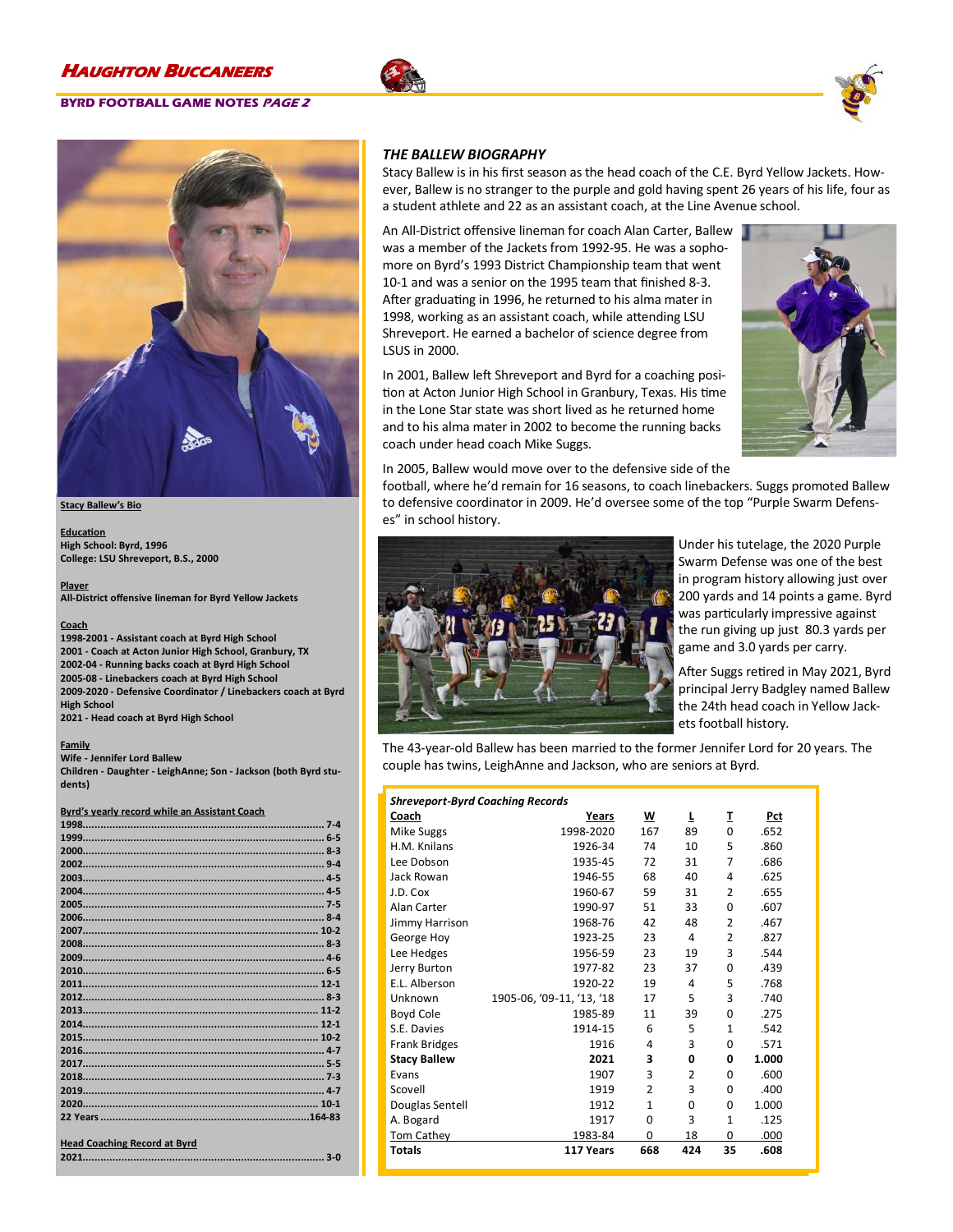### **BYRD FOOTBALL GAME NOTES PAGE 3**

### *2021 District 1-5A Records and Standings*

#### *Recent Results*

| Byrd 24, Maumelle, Ark., 21               |
|-------------------------------------------|
| Natchitoches Central 34, West Ouachita 6  |
| Benton 41, Richwood 12                    |
| Captain Shreve 22, Union Parish 21        |
| Haughton 40, Booker T. Washington 0       |
| Ruston 50, Airline 0                      |
| Huntington 38, Parkway 31                 |
| Lake Charles College Prep 37, Southwood 0 |
|                                           |

#### *2021 Byrd vs. Maumelle*

| <b>Maumelle</b> |  |    | $-21$ |
|-----------------|--|----|-------|
| <b>Byrd</b>     |  | 14 | $-24$ |

BHS - Mitchell Ramsey 79 punt return (Michael Hamauei kick)

MHS - Roderick Watts 44 pass from Weston Pierce (John Bruchhagen kick)

BHS - Ramsey 64 run (Hamauei kick)

BHS - Ramsey 1 run (Hamauei kick)

MHS - Hunter Specht 14 pass from Pierce (Bruchhagen kick)

BHS - Hamauei 42 field goal

MHS - Pierce 1 run (Bruchhagen kick)

|                           | <b>MHS</b>    | <b>BHS</b>  |
|---------------------------|---------------|-------------|
| <b>First Downs</b>        | 19            | 10          |
| <b>Rushing Att -Yards</b> | 26-89         | 43-221      |
| Passing Yards             | 266           | 8           |
| Passes (C-A-I)            | $21 - 31 - 0$ | $1 - 2 - 0$ |
| Punts-Avg.                | $4 - 32.8$    | $5 - 36.6$  |
| Fumbles-Lost              | $1 - 1$       | 0-0         |
| Penalties-Yards           | $9 - 106$     | 8-83        |

#### **Individual Leaders**

**Rushing** - MHS: Jason Crawford 10-52, Specht 1-23, Jordan Candler 11-20, Pierce 4-(-6); BHS: Ramsey 9-102, Devon Strickland 14-65, Tyler Nichols 7-22, Josh Allen 1- 19, Dixon Poirier 5-10, Logan Pons 7-3. **Passing** - MHS: Pierce 21-31-0 266; BHS: Pons 1-2-0 8. **Receiving** - MHS: Watts 11-55, Specht 6-88, Dez Williams 3-23, Candler 1-0; BHS: Jackson Dufrene 1-8.

#### *Byrd Yellow Jackets Football on Social Media*

*Join the Byrd Yellow Jackets Football - Family, Friends & Fans Group on Facebook*

#### *Instagram*

*C.E. Byrd Football - c.e.byrdfootball C.E. Byrd High School - cebyrdhighschool Byrd Athletics - cebyrdathletics Charlie Cavell - VoiceofByrd*

#### *Twitter*

*Byrd Football @cebyrd\_football C.E. Byrd High School @CEByrdHigh Byrd Athletics @cebyrdathletics Charlie Cavell @VoiceofByrd*





This is the 117th season of Yellow Jackets football, 96th as C.E. Byrd...Yellow Jackets football began in 1905 and competed as Shreveport High School through the 1925 season prior to the school's name change in late September of that year...In those 21 seasons of SHS football, the Yellow Jackets compiled an impressive 75-29-12 record...In the 117-year combined history of Shreveport-Byrd football, the Yellow Jackets have won seven state championships and have been the state runners-up seven times…Shreveport-Byrd owns a 668-424-35 (.608) overall won-loss record...Retired coach Mike Suggs is the school's alltime winningest coach with a 167-89 (.652) record...Byrd captured the 2020 District 1-5A crown, and has won 23 district titles in the school's history…Byrd won six district titles under Suggs, the most for one coach in school history…Byrd has made the playoffs 15 of the last 16 years, the longest run in school history...Byrd has participated in the playoffs in 31 different seasons and holds a 33-30-2 record…In 2020, the Jackets reached the state finals for the 14th time in school history and the first time since 2013…For three consecutive seasons from 2013-15 Byrd posted double-digit wins, a first in school history...Mitchell Ramsey scored three touchdowns in Byrd's 24-21 win over the Maumelle Hornets...Ramsey was the first Yellow Jacket to score three or more touchdowns in a game since William Berry scored four TDs against Airline on Nov. 7, 2020...Ramsey's 79 yard punt return for a touchdown against Maumelle was the first for the Yellow Jackets since Jalin Thomas' 78-yard return for a TD against Barbe on Sept. 4, 2015...In the first three games, Ramsey has rushed for 305 yards and four touchdowns…Senior place kicker Michael Hamauei's 42-yard field goal proved to be the difference in Byrd's win over Maumelle...The 42-yarder was Hamauei's first career made field goal, and it was Byrd's first 40-plus yard field goal since Scotty Roblow hit a 42-yarder against Captain Shreve on Sept. 27, 2018...Junior fullback Devon Strickland rushed for a game-high 206 yards and two touchdowns against Huntington...Strickland was the first Byrd back to rush for 200 plus yards in a game since Charlie Barham rushed for 248 against Captain Shreve in 2018...As a team Byrd rushed for 442 yards against the Raiders...It was the highest rushing total for a Yellow Jackets team since rushing for 397 yards against Airline in 2020...The 442 total rushing yards was the first time since 2018 against Shreve (462) that the Jackets eclipsed the 400-yard mark...The six rushing touchdowns against Huntington were the most for Byrd since the Yellow Jackets had six against Parkway in 2020...Byrd's six rushing touchdowns against Huntington marked the second time since scoring seven against Parkway in 2017 that the Jackets had rushed for six touchdowns in a game...Christian Jones blocked a Huntington punt which resulted in a safety...It was the first blocked punt for Byrd since Trent Jones blocked a Shreve punt in 2014...Byrd's 43-14 win over Huntington was the first for coach Stacy Ballew...The Yellow Jackets own a 61- 53-3 record in season openers...The 43 points scored by the Jackets against the Raiders were the most points scored by Byrd since beating Southwood 51-0 last year...Byrd's Purple Swarm Defense held Huntington's explosive offense to 257 yards of total offense...The Byrd defense held Tioga to just three points and 225 yards of total offense… Safety Ryan Todd had career highs in tackles with eight and pass breakups with three against Maumelle...In a Zoom call with the statewide media in late August, LHSAA executive director Eddie Bonine said a topic at the September executive committee meeting would be the retroactive awarding of football state championships to John Curtis (2017) and Byrd (2020) in the wake of forfeitures by Catholic from a penalty ruling earlier this year.

### *THE 2021 SCHEDULE, POLLS & MORE*

Six of the 10 opponents on Byrd's 2021 schedule made the playoffs in 2020. Haughton, Airline and Captain Shreve each made to the 2020 Class 5A playoffs, while Tioga made it to the Class 4A quarterfinals. With Byrd being designated a "select" school, the Yellow Jackets will once again participate in the 12-team, 2021 Division I Playoffs. The fourth Louisiana Sports Writer's Association poll of the 2021 season has the Catholic High Bears again ranked No. 1. The Bears defeated the West Monroe Rebels, 30-19, in West Monroe last Friday. After its 22-21 win over Union Parish, Captain Shreve climbed two sports to No. 8 spot in this week's poll. The Byrd Yellow Jackets entered the LSWA Top 10 for the first time season coming in at No. 10. Benton (9), Parkway (5) and Haughton (4) were among the other District 1-5A teams to receive votes. Byrd is ranked sixth in the GeauxPreps.com poll and 10th in the CrescentCitySports.com rankings.

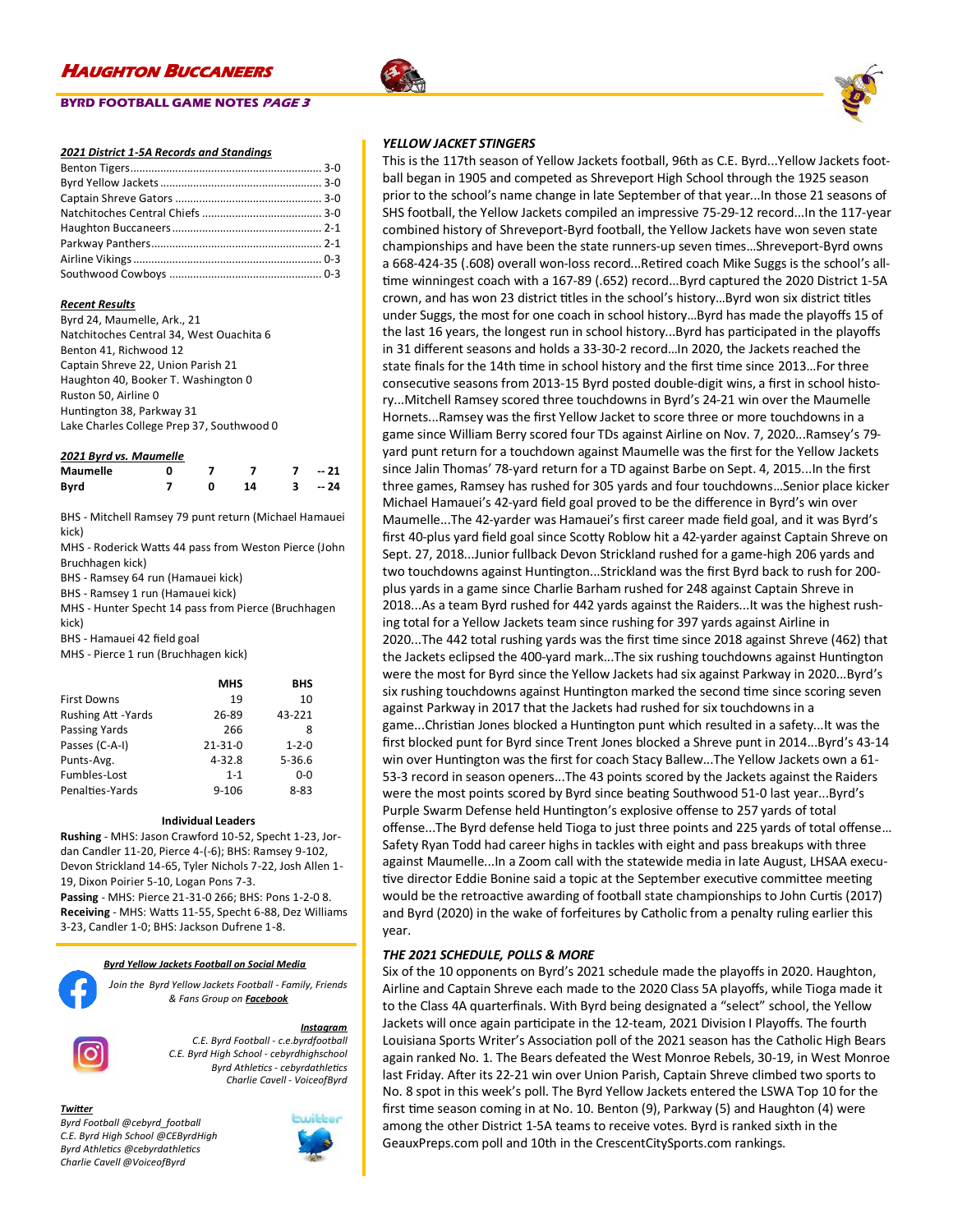### **BYRD FOOTBALL GAME NOTES PAGE 4**

### *Byrd's Record Under Stacy Ballew*

| <b>Points Scored</b> | Won | Loss |
|----------------------|-----|------|
| 60+                  | 0   | 0    |
| $50+$                | 0   | 0    |
| $40+$                | 1   | 0    |
| $30+$                | 0   | 0    |
| $21+$                | 1   | Ω    |
| $-20$                | 1   | n    |
|                      |     |      |

### *Yellow Jackets Record by Uniform*

| <b>Uniform Combo</b>                     | Won | Loss |
|------------------------------------------|-----|------|
| Purple pants/Purple jerseys              | ſ)  |      |
| Purple pants/White jerseys               | Ω   |      |
| White pants/White jerseys                | 1   |      |
| White pants/Purple jerseys               | 2   |      |
| Gold pants/Purple Jerseys                | Ω   |      |
| Gold pants/White jerseys                 | Π   |      |
|                                          | 3   |      |
| <b>Yellow Jackets Record by the Toss</b> |     |      |
| Decision                                 | Won | Loss |
| Win the toss                             | 2   |      |
| Lose the toss                            |     |      |
|                                          |     |      |
|                                          |     |      |

### *2020 Byrd vs. Haughton*

**Haughton 3 0 0 7 -- 10 Byrd 7 7 7 7 -- 28**

HHS - Carter Jensen 39 field goal

BHS - William Berry 60 run (Brayden Hermes kick)

BHS - Berry 11 run (Hermes kick)

BHS - Mitchell Ramsey 4 run (Hermes kick)

BHS - Jason Little 48 run (Hermes kick)

HHS - Elijah Rochon 23 pass from Collin Rains (Jensen kick)

|                      | HHS           | BHS         |
|----------------------|---------------|-------------|
| <b>First Downs</b>   | 14            | 18          |
| <b>Rushing Yards</b> | $20-(-5)$     | 55-355      |
| <b>Passing Yards</b> | 255           | 30          |
| Passes (C-A-I)       | $20 - 36 - 3$ | $2 - 3 - 0$ |
| Punts-Avg.           | $3 - 36.3$    | $3 - 41.0$  |
| Fumbles-Lost         | $1 - 0$       | 4-2         |
| Penalties-Yards      | 6-49          | 10-89       |

#### **Individual Leaders**

**Rushing** - HHS: Keshun English 5-17, Dexter Smith 8-14, Rains 7-(-36); BHS: Little 12-108, Berry 8-98, Ramsey 8- 69, Venzell Thompson 12-63, Bryan Burrell 4-11, Lake Lambert 10-5, Tyler Nichols 1-1.

**Passing** - HHS: Rains 20-36-3 255; BHS: Lambert 2-3-0 30. **Receiving** - HHS: Rochon 9-123, Michael Williams 7-107, Coleman Stafford 2-15, John Ecot 2-10; BHS: Berry 1-20, Ramsey 1-10.

Get the latest Byrd football buzz at cebyrd.com/athletics and on the Byrd football app



### *SHREVEPORT'S GREAT LAKE*

Most have heard of the Great Lakes of North America - Superior, Michigan, Huron, Erie, and Ontario. Shreveport's Great Lake was formed in 2020, but it wasn't a waterway, it was junior quarterback Lake Lambert. Last season, Lambert, who's 6'3", 195 lbs., led the Jackets to their first undefeated regular season since 2014. In the 2020 season opener versus Calvary, Lambert set the tone for the remainder of the season. His big moment came in the fourth quarter after Calvary had cut the Jackets lead to 28-27. He orchestrated a 13-play, 66-yard drive that consumed nearly six and a half minutes of the final frame. An eight-yard Mitchell Ramsey touchdown run capped the drive to give Byrd a 35- 27 lead, one that it would not relinquish. From that moment all the way to the Division I State Championship game, Lambert was simply great. He was the first sophomore quarterback at Byrd to start every game since the great Arnaz Battle in 1995. Lake had eight carries for 76 yards against Huntington in the 2021 season opener. His 55-yard scamper in the second quarter put the Jackets in position to score their second touchdown. Lambert suffered a hand injury against Tioga and did not play against Maumelle.

### *MITCHELL THE MAGNIFICENT*

Senior wingback and kick returner Mitchell Ramsey has picked up right where he left off in 2020. In the season opener against Huntington, Ramsey rushed for 107 yards on just seven carries and had an had a 47 -yard touchdown run. "Mitchell the Magnificent" rushed for 96 yards on 12 carries in the Jackets' 18-3 win over Tioga. Against Maumelle, Ramsey scored three touchdowns to lead Byrd to a 24-21 win over the Hornets. He had a punt return of 79 yards for a score, then had TD runs of 64 and 1 yards. Ramsey also rushed for 102 yards and had nearly 300 all-purpose yards against the Hornets. In 2020, Ramsey had three kickoff returns for touchdowns. The last documented Byrd player to have two kick returns for touchdowns in a season was Frank Pernici in 1955. Ramsey finished the 2020 season with 529 rushing yards and led the team with 949 all-purpose yards, which was an 86.3 per game average. He was a First-Team All-District and All-City selection as a kick returner. He is one of only two returning offensive starters on the 2021 team.

### *STRICKLAND SPEAKING*

What an incredible debut for Byrd fullback Devon Strickland in week one against the Huntington Raiders. The junior rushed for 206 yards and two touchdowns in Byrd's 43-14 season-opening win over Huntington. Strickland, who saw limited action primarily on special teams last season, made the move to fullback this season. Against the Raiders, Strickland showcased his hard-nosed running and breakaway speed with a 58-yard touchdown scamper in the second quarter. His 206-yard output marked the first time since 2018 that a Byrd back had rushed for over 200 yards in a game. Fullback Charlie Barham rushed for 248 yards against Captain Shreve, which eclipsed his 243-yard performance in the 2018 season opener versus Calvary.

### *LAST TIME VERSUS HAUGHTON*

After falling behind 3-0, Byrd scored 28 unanswered points before Haughton scored a late touchdown to make the final 28-10 in favor of the Yellow Jackets. Byrd rushed for 355 yards and four touchdowns in the victory, its first win over Haughton since 2016. Byrd fullback Jason Little rushed for a game-high 108 yards, including a 48-yard touchdown scamper which sealed the Jackets' victory. Wingback William Berry also had a big game for Byrd as he rushed for 98 yards and two touchdowns.

|  | <b>Byrd Career Rushina Leaders</b> |  |
|--|------------------------------------|--|
|  |                                    |  |

| Rk. | Player (Years)                | Car. | Yds. | TDs |
|-----|-------------------------------|------|------|-----|
| 1.  | Justan Gibson (2004-06)       | 497  | 3747 | 47  |
| 2.  | Arlenzia Jackson (1987-89)    | 791  | 3085 | 31  |
| 3.  | Brandon Nightingale (1998-00) | 477  | 3044 | 42  |
| 4.  | Arnaz Battle (1995-98)        | 277  | 2614 | 49  |
| 5.  | Charlie Barham (2016-18)      | 446  | 2361 | 28  |
| 6.  | John Martin Anthony (2006-08) | 355  | 2331 | 19  |
| 7.  | Duan Maiden (1990-92)         | 424  | 2261 | 24  |
| 8.  | Richard Carthon (2008-11)     | 301  | 2152 | 44  |
| 9.  | Marques Ashley (1994-96)      | 324  | 1944 | 20  |
| 10. | Xavier Long (2010-12)         | 356  | 1897 | 27  |

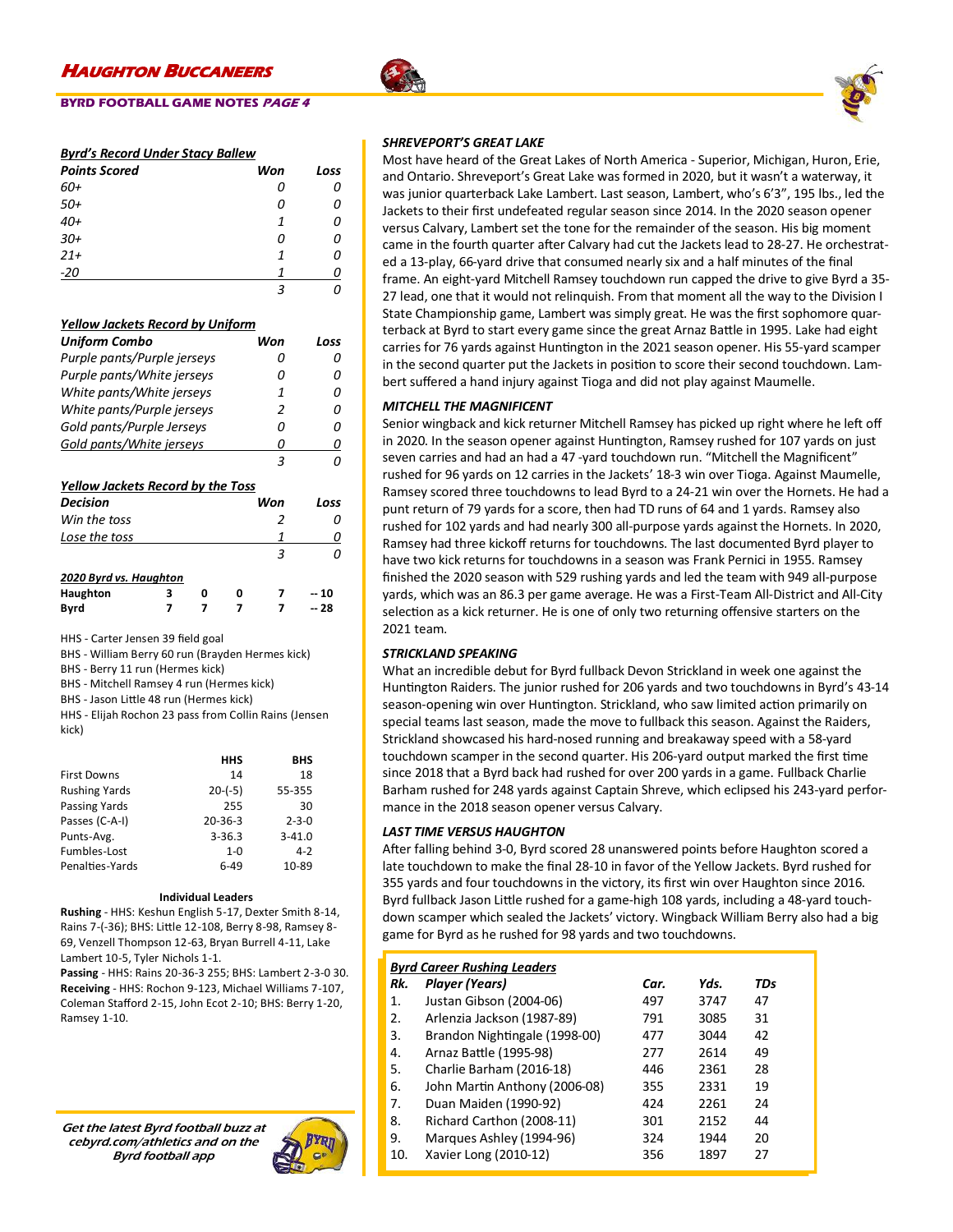### **BYRD FOOTBALL GAME NOTES PAGE 5**

| Byrd's Record in the months of<br>Ballew<br>2021<br>0-0<br>0-0<br>August<br>$3 - 0$<br>September<br>$3 - 0$<br>$0-0$<br>October<br>0-0<br>November<br>0-0<br>0-0<br>December<br>0-0<br>0-0<br>3-0<br>3-0<br><b>Ballew</b><br>Byrd's Non-District Record<br>2021<br>at home<br>$1 - 0$<br>$1 - 0$<br>on the road<br>$1 - 0$<br>$1 - 0$<br>$1 - 0$<br>neutral<br>1-0<br><b>Ballew</b><br><b>Byrd's District Record</b><br>2021<br>at home<br>0-0<br>0-0<br>on the road<br>0-0<br>0-0<br>neutral<br>0-0<br>0-0<br><b>Byrd's Playoff Record</b><br>2021<br>Ballew<br>at home<br>$0-0$<br>0-0<br>on the road<br>0-0<br>0-0<br>neutral<br>0-0<br>$O-O$<br><b>Byrd's Record in Games</b><br>2021<br>Ballew<br>0-0<br>Decided by 7 pts or less<br>$0 - 0$<br>Decided by 3 pts or less<br>$1 - 0$<br>$1 - 0$<br>0-0<br>Homecomings<br>0-0<br>$1 - 0$<br>$1 - 0$<br>Away at night<br>Away during the day<br>0-0<br>0-0<br>$1 - 0$<br>Home at night<br>$1 - 0$<br>0-0<br>Home during the day<br>0-0<br>Neutral at night<br>$1 - 0$<br>1-0<br>0-0<br>Neutral during the day<br>0-0<br>$2 - 0$<br>$2 - 0$<br>Thursdays<br>$1 - 0$<br>Fridays<br>$1 - 0$<br>Saturdays<br>0-0<br>0-0<br>Sundays<br>0-0<br>0-0<br><b>Ballew</b><br><b>Byrd's Record When</b><br>2021<br>Leading after the 1st quarter<br>$2 - 0$<br>$2 - 0$<br>Tied after the 1st quarter<br>$1 - 0$<br>$1 - 0$<br>Leading after the 2nd quarter<br>$2 - 0$<br>$2 - 0$<br>Tied after the 2nd quarter<br>$1 - 0$<br>$1 - 0$<br>Leading after the 3rd quarter<br>$3 - 0$<br>$3 - 0$<br>Tied after the 3rd quarter<br>0-0<br>0-0<br>Trailing after the 1st quarter<br>0-0<br>0-0<br>Trailing after the 2nd quarter<br>$0 - 0$<br>0-0<br>Trailing after the 3rd quarter<br>0-0<br>0-0<br>In Overtime games<br>0-0<br>0-0<br><b>Byrd's Record When Allowing</b><br>2021<br><b>Ballew</b><br>$2 - 0$<br>14 or fewer points<br>$2 - 0$<br>24 or fewer points<br>$1 - 0$<br>1-0<br>25+ points<br>0-0<br>0-0<br>Less than 200 total yards<br>0-0<br>0-0<br>Less than 300 total yards<br>$2 - 0$<br>$2 - 0$<br>Less than 400 total yards<br>1-0<br>$1 - 0$<br>400+ total yards<br>0-0<br>0-0<br>100+ yards rushing<br>$1 - 0$<br>1-0<br>200+ yards passing<br>$1 - 0$<br>1-0<br>A 100-yard rusher<br>0-0<br>0-0<br>A 200-yard passer<br>1-0<br>1-0<br>A 100-yard receiver<br>$1 - 0$<br>$1 - 0$ | <b>Yellow Jackets Trends</b> |  |  |  |
|---------------------------------------------------------------------------------------------------------------------------------------------------------------------------------------------------------------------------------------------------------------------------------------------------------------------------------------------------------------------------------------------------------------------------------------------------------------------------------------------------------------------------------------------------------------------------------------------------------------------------------------------------------------------------------------------------------------------------------------------------------------------------------------------------------------------------------------------------------------------------------------------------------------------------------------------------------------------------------------------------------------------------------------------------------------------------------------------------------------------------------------------------------------------------------------------------------------------------------------------------------------------------------------------------------------------------------------------------------------------------------------------------------------------------------------------------------------------------------------------------------------------------------------------------------------------------------------------------------------------------------------------------------------------------------------------------------------------------------------------------------------------------------------------------------------------------------------------------------------------------------------------------------------------------------------------------------------------------------------------------------------------------------------------------------------------------------------------------------------------------------------------------------------------------------------------------------------------------------------------------------------------------------------------------------------------------------------|------------------------------|--|--|--|
|                                                                                                                                                                                                                                                                                                                                                                                                                                                                                                                                                                                                                                                                                                                                                                                                                                                                                                                                                                                                                                                                                                                                                                                                                                                                                                                                                                                                                                                                                                                                                                                                                                                                                                                                                                                                                                                                                                                                                                                                                                                                                                                                                                                                                                                                                                                                       |                              |  |  |  |
|                                                                                                                                                                                                                                                                                                                                                                                                                                                                                                                                                                                                                                                                                                                                                                                                                                                                                                                                                                                                                                                                                                                                                                                                                                                                                                                                                                                                                                                                                                                                                                                                                                                                                                                                                                                                                                                                                                                                                                                                                                                                                                                                                                                                                                                                                                                                       |                              |  |  |  |
|                                                                                                                                                                                                                                                                                                                                                                                                                                                                                                                                                                                                                                                                                                                                                                                                                                                                                                                                                                                                                                                                                                                                                                                                                                                                                                                                                                                                                                                                                                                                                                                                                                                                                                                                                                                                                                                                                                                                                                                                                                                                                                                                                                                                                                                                                                                                       |                              |  |  |  |
|                                                                                                                                                                                                                                                                                                                                                                                                                                                                                                                                                                                                                                                                                                                                                                                                                                                                                                                                                                                                                                                                                                                                                                                                                                                                                                                                                                                                                                                                                                                                                                                                                                                                                                                                                                                                                                                                                                                                                                                                                                                                                                                                                                                                                                                                                                                                       |                              |  |  |  |
|                                                                                                                                                                                                                                                                                                                                                                                                                                                                                                                                                                                                                                                                                                                                                                                                                                                                                                                                                                                                                                                                                                                                                                                                                                                                                                                                                                                                                                                                                                                                                                                                                                                                                                                                                                                                                                                                                                                                                                                                                                                                                                                                                                                                                                                                                                                                       |                              |  |  |  |
|                                                                                                                                                                                                                                                                                                                                                                                                                                                                                                                                                                                                                                                                                                                                                                                                                                                                                                                                                                                                                                                                                                                                                                                                                                                                                                                                                                                                                                                                                                                                                                                                                                                                                                                                                                                                                                                                                                                                                                                                                                                                                                                                                                                                                                                                                                                                       |                              |  |  |  |
|                                                                                                                                                                                                                                                                                                                                                                                                                                                                                                                                                                                                                                                                                                                                                                                                                                                                                                                                                                                                                                                                                                                                                                                                                                                                                                                                                                                                                                                                                                                                                                                                                                                                                                                                                                                                                                                                                                                                                                                                                                                                                                                                                                                                                                                                                                                                       |                              |  |  |  |
|                                                                                                                                                                                                                                                                                                                                                                                                                                                                                                                                                                                                                                                                                                                                                                                                                                                                                                                                                                                                                                                                                                                                                                                                                                                                                                                                                                                                                                                                                                                                                                                                                                                                                                                                                                                                                                                                                                                                                                                                                                                                                                                                                                                                                                                                                                                                       |                              |  |  |  |
|                                                                                                                                                                                                                                                                                                                                                                                                                                                                                                                                                                                                                                                                                                                                                                                                                                                                                                                                                                                                                                                                                                                                                                                                                                                                                                                                                                                                                                                                                                                                                                                                                                                                                                                                                                                                                                                                                                                                                                                                                                                                                                                                                                                                                                                                                                                                       |                              |  |  |  |
|                                                                                                                                                                                                                                                                                                                                                                                                                                                                                                                                                                                                                                                                                                                                                                                                                                                                                                                                                                                                                                                                                                                                                                                                                                                                                                                                                                                                                                                                                                                                                                                                                                                                                                                                                                                                                                                                                                                                                                                                                                                                                                                                                                                                                                                                                                                                       |                              |  |  |  |
|                                                                                                                                                                                                                                                                                                                                                                                                                                                                                                                                                                                                                                                                                                                                                                                                                                                                                                                                                                                                                                                                                                                                                                                                                                                                                                                                                                                                                                                                                                                                                                                                                                                                                                                                                                                                                                                                                                                                                                                                                                                                                                                                                                                                                                                                                                                                       |                              |  |  |  |
|                                                                                                                                                                                                                                                                                                                                                                                                                                                                                                                                                                                                                                                                                                                                                                                                                                                                                                                                                                                                                                                                                                                                                                                                                                                                                                                                                                                                                                                                                                                                                                                                                                                                                                                                                                                                                                                                                                                                                                                                                                                                                                                                                                                                                                                                                                                                       |                              |  |  |  |
|                                                                                                                                                                                                                                                                                                                                                                                                                                                                                                                                                                                                                                                                                                                                                                                                                                                                                                                                                                                                                                                                                                                                                                                                                                                                                                                                                                                                                                                                                                                                                                                                                                                                                                                                                                                                                                                                                                                                                                                                                                                                                                                                                                                                                                                                                                                                       |                              |  |  |  |
|                                                                                                                                                                                                                                                                                                                                                                                                                                                                                                                                                                                                                                                                                                                                                                                                                                                                                                                                                                                                                                                                                                                                                                                                                                                                                                                                                                                                                                                                                                                                                                                                                                                                                                                                                                                                                                                                                                                                                                                                                                                                                                                                                                                                                                                                                                                                       |                              |  |  |  |
|                                                                                                                                                                                                                                                                                                                                                                                                                                                                                                                                                                                                                                                                                                                                                                                                                                                                                                                                                                                                                                                                                                                                                                                                                                                                                                                                                                                                                                                                                                                                                                                                                                                                                                                                                                                                                                                                                                                                                                                                                                                                                                                                                                                                                                                                                                                                       |                              |  |  |  |
|                                                                                                                                                                                                                                                                                                                                                                                                                                                                                                                                                                                                                                                                                                                                                                                                                                                                                                                                                                                                                                                                                                                                                                                                                                                                                                                                                                                                                                                                                                                                                                                                                                                                                                                                                                                                                                                                                                                                                                                                                                                                                                                                                                                                                                                                                                                                       |                              |  |  |  |
|                                                                                                                                                                                                                                                                                                                                                                                                                                                                                                                                                                                                                                                                                                                                                                                                                                                                                                                                                                                                                                                                                                                                                                                                                                                                                                                                                                                                                                                                                                                                                                                                                                                                                                                                                                                                                                                                                                                                                                                                                                                                                                                                                                                                                                                                                                                                       |                              |  |  |  |
|                                                                                                                                                                                                                                                                                                                                                                                                                                                                                                                                                                                                                                                                                                                                                                                                                                                                                                                                                                                                                                                                                                                                                                                                                                                                                                                                                                                                                                                                                                                                                                                                                                                                                                                                                                                                                                                                                                                                                                                                                                                                                                                                                                                                                                                                                                                                       |                              |  |  |  |
|                                                                                                                                                                                                                                                                                                                                                                                                                                                                                                                                                                                                                                                                                                                                                                                                                                                                                                                                                                                                                                                                                                                                                                                                                                                                                                                                                                                                                                                                                                                                                                                                                                                                                                                                                                                                                                                                                                                                                                                                                                                                                                                                                                                                                                                                                                                                       |                              |  |  |  |
|                                                                                                                                                                                                                                                                                                                                                                                                                                                                                                                                                                                                                                                                                                                                                                                                                                                                                                                                                                                                                                                                                                                                                                                                                                                                                                                                                                                                                                                                                                                                                                                                                                                                                                                                                                                                                                                                                                                                                                                                                                                                                                                                                                                                                                                                                                                                       |                              |  |  |  |
|                                                                                                                                                                                                                                                                                                                                                                                                                                                                                                                                                                                                                                                                                                                                                                                                                                                                                                                                                                                                                                                                                                                                                                                                                                                                                                                                                                                                                                                                                                                                                                                                                                                                                                                                                                                                                                                                                                                                                                                                                                                                                                                                                                                                                                                                                                                                       |                              |  |  |  |
|                                                                                                                                                                                                                                                                                                                                                                                                                                                                                                                                                                                                                                                                                                                                                                                                                                                                                                                                                                                                                                                                                                                                                                                                                                                                                                                                                                                                                                                                                                                                                                                                                                                                                                                                                                                                                                                                                                                                                                                                                                                                                                                                                                                                                                                                                                                                       |                              |  |  |  |
|                                                                                                                                                                                                                                                                                                                                                                                                                                                                                                                                                                                                                                                                                                                                                                                                                                                                                                                                                                                                                                                                                                                                                                                                                                                                                                                                                                                                                                                                                                                                                                                                                                                                                                                                                                                                                                                                                                                                                                                                                                                                                                                                                                                                                                                                                                                                       |                              |  |  |  |
|                                                                                                                                                                                                                                                                                                                                                                                                                                                                                                                                                                                                                                                                                                                                                                                                                                                                                                                                                                                                                                                                                                                                                                                                                                                                                                                                                                                                                                                                                                                                                                                                                                                                                                                                                                                                                                                                                                                                                                                                                                                                                                                                                                                                                                                                                                                                       |                              |  |  |  |
|                                                                                                                                                                                                                                                                                                                                                                                                                                                                                                                                                                                                                                                                                                                                                                                                                                                                                                                                                                                                                                                                                                                                                                                                                                                                                                                                                                                                                                                                                                                                                                                                                                                                                                                                                                                                                                                                                                                                                                                                                                                                                                                                                                                                                                                                                                                                       |                              |  |  |  |
|                                                                                                                                                                                                                                                                                                                                                                                                                                                                                                                                                                                                                                                                                                                                                                                                                                                                                                                                                                                                                                                                                                                                                                                                                                                                                                                                                                                                                                                                                                                                                                                                                                                                                                                                                                                                                                                                                                                                                                                                                                                                                                                                                                                                                                                                                                                                       |                              |  |  |  |
|                                                                                                                                                                                                                                                                                                                                                                                                                                                                                                                                                                                                                                                                                                                                                                                                                                                                                                                                                                                                                                                                                                                                                                                                                                                                                                                                                                                                                                                                                                                                                                                                                                                                                                                                                                                                                                                                                                                                                                                                                                                                                                                                                                                                                                                                                                                                       |                              |  |  |  |
|                                                                                                                                                                                                                                                                                                                                                                                                                                                                                                                                                                                                                                                                                                                                                                                                                                                                                                                                                                                                                                                                                                                                                                                                                                                                                                                                                                                                                                                                                                                                                                                                                                                                                                                                                                                                                                                                                                                                                                                                                                                                                                                                                                                                                                                                                                                                       |                              |  |  |  |
|                                                                                                                                                                                                                                                                                                                                                                                                                                                                                                                                                                                                                                                                                                                                                                                                                                                                                                                                                                                                                                                                                                                                                                                                                                                                                                                                                                                                                                                                                                                                                                                                                                                                                                                                                                                                                                                                                                                                                                                                                                                                                                                                                                                                                                                                                                                                       |                              |  |  |  |
|                                                                                                                                                                                                                                                                                                                                                                                                                                                                                                                                                                                                                                                                                                                                                                                                                                                                                                                                                                                                                                                                                                                                                                                                                                                                                                                                                                                                                                                                                                                                                                                                                                                                                                                                                                                                                                                                                                                                                                                                                                                                                                                                                                                                                                                                                                                                       |                              |  |  |  |
|                                                                                                                                                                                                                                                                                                                                                                                                                                                                                                                                                                                                                                                                                                                                                                                                                                                                                                                                                                                                                                                                                                                                                                                                                                                                                                                                                                                                                                                                                                                                                                                                                                                                                                                                                                                                                                                                                                                                                                                                                                                                                                                                                                                                                                                                                                                                       |                              |  |  |  |
|                                                                                                                                                                                                                                                                                                                                                                                                                                                                                                                                                                                                                                                                                                                                                                                                                                                                                                                                                                                                                                                                                                                                                                                                                                                                                                                                                                                                                                                                                                                                                                                                                                                                                                                                                                                                                                                                                                                                                                                                                                                                                                                                                                                                                                                                                                                                       |                              |  |  |  |
|                                                                                                                                                                                                                                                                                                                                                                                                                                                                                                                                                                                                                                                                                                                                                                                                                                                                                                                                                                                                                                                                                                                                                                                                                                                                                                                                                                                                                                                                                                                                                                                                                                                                                                                                                                                                                                                                                                                                                                                                                                                                                                                                                                                                                                                                                                                                       |                              |  |  |  |
|                                                                                                                                                                                                                                                                                                                                                                                                                                                                                                                                                                                                                                                                                                                                                                                                                                                                                                                                                                                                                                                                                                                                                                                                                                                                                                                                                                                                                                                                                                                                                                                                                                                                                                                                                                                                                                                                                                                                                                                                                                                                                                                                                                                                                                                                                                                                       |                              |  |  |  |
|                                                                                                                                                                                                                                                                                                                                                                                                                                                                                                                                                                                                                                                                                                                                                                                                                                                                                                                                                                                                                                                                                                                                                                                                                                                                                                                                                                                                                                                                                                                                                                                                                                                                                                                                                                                                                                                                                                                                                                                                                                                                                                                                                                                                                                                                                                                                       |                              |  |  |  |
|                                                                                                                                                                                                                                                                                                                                                                                                                                                                                                                                                                                                                                                                                                                                                                                                                                                                                                                                                                                                                                                                                                                                                                                                                                                                                                                                                                                                                                                                                                                                                                                                                                                                                                                                                                                                                                                                                                                                                                                                                                                                                                                                                                                                                                                                                                                                       |                              |  |  |  |
|                                                                                                                                                                                                                                                                                                                                                                                                                                                                                                                                                                                                                                                                                                                                                                                                                                                                                                                                                                                                                                                                                                                                                                                                                                                                                                                                                                                                                                                                                                                                                                                                                                                                                                                                                                                                                                                                                                                                                                                                                                                                                                                                                                                                                                                                                                                                       |                              |  |  |  |
|                                                                                                                                                                                                                                                                                                                                                                                                                                                                                                                                                                                                                                                                                                                                                                                                                                                                                                                                                                                                                                                                                                                                                                                                                                                                                                                                                                                                                                                                                                                                                                                                                                                                                                                                                                                                                                                                                                                                                                                                                                                                                                                                                                                                                                                                                                                                       |                              |  |  |  |
|                                                                                                                                                                                                                                                                                                                                                                                                                                                                                                                                                                                                                                                                                                                                                                                                                                                                                                                                                                                                                                                                                                                                                                                                                                                                                                                                                                                                                                                                                                                                                                                                                                                                                                                                                                                                                                                                                                                                                                                                                                                                                                                                                                                                                                                                                                                                       |                              |  |  |  |
|                                                                                                                                                                                                                                                                                                                                                                                                                                                                                                                                                                                                                                                                                                                                                                                                                                                                                                                                                                                                                                                                                                                                                                                                                                                                                                                                                                                                                                                                                                                                                                                                                                                                                                                                                                                                                                                                                                                                                                                                                                                                                                                                                                                                                                                                                                                                       |                              |  |  |  |
|                                                                                                                                                                                                                                                                                                                                                                                                                                                                                                                                                                                                                                                                                                                                                                                                                                                                                                                                                                                                                                                                                                                                                                                                                                                                                                                                                                                                                                                                                                                                                                                                                                                                                                                                                                                                                                                                                                                                                                                                                                                                                                                                                                                                                                                                                                                                       |                              |  |  |  |
|                                                                                                                                                                                                                                                                                                                                                                                                                                                                                                                                                                                                                                                                                                                                                                                                                                                                                                                                                                                                                                                                                                                                                                                                                                                                                                                                                                                                                                                                                                                                                                                                                                                                                                                                                                                                                                                                                                                                                                                                                                                                                                                                                                                                                                                                                                                                       |                              |  |  |  |
|                                                                                                                                                                                                                                                                                                                                                                                                                                                                                                                                                                                                                                                                                                                                                                                                                                                                                                                                                                                                                                                                                                                                                                                                                                                                                                                                                                                                                                                                                                                                                                                                                                                                                                                                                                                                                                                                                                                                                                                                                                                                                                                                                                                                                                                                                                                                       |                              |  |  |  |
|                                                                                                                                                                                                                                                                                                                                                                                                                                                                                                                                                                                                                                                                                                                                                                                                                                                                                                                                                                                                                                                                                                                                                                                                                                                                                                                                                                                                                                                                                                                                                                                                                                                                                                                                                                                                                                                                                                                                                                                                                                                                                                                                                                                                                                                                                                                                       |                              |  |  |  |
|                                                                                                                                                                                                                                                                                                                                                                                                                                                                                                                                                                                                                                                                                                                                                                                                                                                                                                                                                                                                                                                                                                                                                                                                                                                                                                                                                                                                                                                                                                                                                                                                                                                                                                                                                                                                                                                                                                                                                                                                                                                                                                                                                                                                                                                                                                                                       |                              |  |  |  |
|                                                                                                                                                                                                                                                                                                                                                                                                                                                                                                                                                                                                                                                                                                                                                                                                                                                                                                                                                                                                                                                                                                                                                                                                                                                                                                                                                                                                                                                                                                                                                                                                                                                                                                                                                                                                                                                                                                                                                                                                                                                                                                                                                                                                                                                                                                                                       |                              |  |  |  |
|                                                                                                                                                                                                                                                                                                                                                                                                                                                                                                                                                                                                                                                                                                                                                                                                                                                                                                                                                                                                                                                                                                                                                                                                                                                                                                                                                                                                                                                                                                                                                                                                                                                                                                                                                                                                                                                                                                                                                                                                                                                                                                                                                                                                                                                                                                                                       |                              |  |  |  |
|                                                                                                                                                                                                                                                                                                                                                                                                                                                                                                                                                                                                                                                                                                                                                                                                                                                                                                                                                                                                                                                                                                                                                                                                                                                                                                                                                                                                                                                                                                                                                                                                                                                                                                                                                                                                                                                                                                                                                                                                                                                                                                                                                                                                                                                                                                                                       |                              |  |  |  |
|                                                                                                                                                                                                                                                                                                                                                                                                                                                                                                                                                                                                                                                                                                                                                                                                                                                                                                                                                                                                                                                                                                                                                                                                                                                                                                                                                                                                                                                                                                                                                                                                                                                                                                                                                                                                                                                                                                                                                                                                                                                                                                                                                                                                                                                                                                                                       |                              |  |  |  |
|                                                                                                                                                                                                                                                                                                                                                                                                                                                                                                                                                                                                                                                                                                                                                                                                                                                                                                                                                                                                                                                                                                                                                                                                                                                                                                                                                                                                                                                                                                                                                                                                                                                                                                                                                                                                                                                                                                                                                                                                                                                                                                                                                                                                                                                                                                                                       |                              |  |  |  |
|                                                                                                                                                                                                                                                                                                                                                                                                                                                                                                                                                                                                                                                                                                                                                                                                                                                                                                                                                                                                                                                                                                                                                                                                                                                                                                                                                                                                                                                                                                                                                                                                                                                                                                                                                                                                                                                                                                                                                                                                                                                                                                                                                                                                                                                                                                                                       |                              |  |  |  |
|                                                                                                                                                                                                                                                                                                                                                                                                                                                                                                                                                                                                                                                                                                                                                                                                                                                                                                                                                                                                                                                                                                                                                                                                                                                                                                                                                                                                                                                                                                                                                                                                                                                                                                                                                                                                                                                                                                                                                                                                                                                                                                                                                                                                                                                                                                                                       |                              |  |  |  |
|                                                                                                                                                                                                                                                                                                                                                                                                                                                                                                                                                                                                                                                                                                                                                                                                                                                                                                                                                                                                                                                                                                                                                                                                                                                                                                                                                                                                                                                                                                                                                                                                                                                                                                                                                                                                                                                                                                                                                                                                                                                                                                                                                                                                                                                                                                                                       |                              |  |  |  |
|                                                                                                                                                                                                                                                                                                                                                                                                                                                                                                                                                                                                                                                                                                                                                                                                                                                                                                                                                                                                                                                                                                                                                                                                                                                                                                                                                                                                                                                                                                                                                                                                                                                                                                                                                                                                                                                                                                                                                                                                                                                                                                                                                                                                                                                                                                                                       |                              |  |  |  |
|                                                                                                                                                                                                                                                                                                                                                                                                                                                                                                                                                                                                                                                                                                                                                                                                                                                                                                                                                                                                                                                                                                                                                                                                                                                                                                                                                                                                                                                                                                                                                                                                                                                                                                                                                                                                                                                                                                                                                                                                                                                                                                                                                                                                                                                                                                                                       |                              |  |  |  |
|                                                                                                                                                                                                                                                                                                                                                                                                                                                                                                                                                                                                                                                                                                                                                                                                                                                                                                                                                                                                                                                                                                                                                                                                                                                                                                                                                                                                                                                                                                                                                                                                                                                                                                                                                                                                                                                                                                                                                                                                                                                                                                                                                                                                                                                                                                                                       |                              |  |  |  |
|                                                                                                                                                                                                                                                                                                                                                                                                                                                                                                                                                                                                                                                                                                                                                                                                                                                                                                                                                                                                                                                                                                                                                                                                                                                                                                                                                                                                                                                                                                                                                                                                                                                                                                                                                                                                                                                                                                                                                                                                                                                                                                                                                                                                                                                                                                                                       |                              |  |  |  |
|                                                                                                                                                                                                                                                                                                                                                                                                                                                                                                                                                                                                                                                                                                                                                                                                                                                                                                                                                                                                                                                                                                                                                                                                                                                                                                                                                                                                                                                                                                                                                                                                                                                                                                                                                                                                                                                                                                                                                                                                                                                                                                                                                                                                                                                                                                                                       |                              |  |  |  |
|                                                                                                                                                                                                                                                                                                                                                                                                                                                                                                                                                                                                                                                                                                                                                                                                                                                                                                                                                                                                                                                                                                                                                                                                                                                                                                                                                                                                                                                                                                                                                                                                                                                                                                                                                                                                                                                                                                                                                                                                                                                                                                                                                                                                                                                                                                                                       |                              |  |  |  |
|                                                                                                                                                                                                                                                                                                                                                                                                                                                                                                                                                                                                                                                                                                                                                                                                                                                                                                                                                                                                                                                                                                                                                                                                                                                                                                                                                                                                                                                                                                                                                                                                                                                                                                                                                                                                                                                                                                                                                                                                                                                                                                                                                                                                                                                                                                                                       |                              |  |  |  |
|                                                                                                                                                                                                                                                                                                                                                                                                                                                                                                                                                                                                                                                                                                                                                                                                                                                                                                                                                                                                                                                                                                                                                                                                                                                                                                                                                                                                                                                                                                                                                                                                                                                                                                                                                                                                                                                                                                                                                                                                                                                                                                                                                                                                                                                                                                                                       |                              |  |  |  |

**Listen to the Jackets on the radio at AM 1130 The Tiger, 1130thetiger.com and 1130 The Tiger app**





### *LOGAN'S RUN*

With quarterback Lake Lambert sidelined with an injury, coach Stacy Ballew and offensive coordinator Wade Leone turned to senior Logan Pons to take over behind center. Pons got the his first career start against the Maumelle and helped lead the Jackets to the 24-21 victory over the Hornets. Pons was battling Lambert for the starting quarterback job last season before he suffered an ankle injury in the Ruston scrimmage. He returned to action against Natchitoches Central but unfortunately suffered a seasonending knee injury against the Chiefs.

### *SECONDARY STRENGTH*

Coming into the 2021 season the strength of Byrd's Purple Swarm Defense was arguably its secondary. All three returning starters are in the secondary - corner backs Tyler Poland and Ja'Kerryon LaCour along with weak safety John Jordan. Ryan Todd had 30 total tackles last season, including 10 tackles-for-loss, moved from "buck" linebacker to free safety this season. Against Tioga, those four defensive backs combined for 11 tackles (9 solo, 2 assisted), one tackle-for-loss, one sack and three pass breakups. Poland did not play against Maumelle, but Todd, Jordan and LaCour combined for 21 tackles, one tackle-for-loss and three pass breakups.

### *BIG JOHN JORDAN*

Senior defensive back John Jordan was big for Byrd's Purple Swarm Defense in 2020, particularly in the playoffs. Against John Curtis, Jordan had six solo tackles, two assists and he recovered a fumble. The fumble recovery came on an untimed down right before halftime when Patriots quarterback Buddy Taylor mishandled the snap at the Byrd goal line. In Byrd's 31-14 win over St. Augustine, Jordan registered six total tackles, four solo and two assists. His second quarter interception and return of 27 yards set up Byrd's offense at the St. Aug 43-yard line. The Jackets would go on to score their first touchdown of the game. Jordan finished the season tied for third on the team with 48 total tackles. Jordan, who is one three returning defensive starters, has nine tackles in the first three games.

### *BRUISER BROOKS BROSSETTE*

Brooks Brossette (pronounced Bro-Shay) has turned into a bruising linebacker in Byrd's Purple Swarm Defense. The junior stepped into a starting role this season and through three games leads the Jackets with 22 total tackles, 17 solo stops and five assisted tackles. He had nine tackles against Maumelle. Brossette is looking to make his mark among a history of great Jacket linebackers.

### *THE VERSATILE MR. JONES*

Byrd junior defensive back Christian Jones showed off his versatility throughout the first three games this season. Jones has seen playing time at safety, corner back and on special teams. Jones got the start against Maumelle and had six total tackles Through the first three games, Jones has tallied 13 total tackles and a blocked a punt.

### *WHITMAN'S SAMPLER*

With the holiday season just around the corner many people are looking forward to receiving a Whitman's Sampler box of candies. Byrd defensive back William Whitman gave Jacket fans a sample of delicious defensive play against Tioga. The junior led the team with seven solo tackles and added a pass breakup in the 18-3 win over the Indians. Whitman has 13 total tackles and two pass breakups through three games.

| <b>Byrd Career Passing Leaders</b> |                            |     |     |     |      |     |
|------------------------------------|----------------------------|-----|-----|-----|------|-----|
| Rk                                 | <b>Player (Years)</b>      | А   | C   | Int | Yds  | TDs |
| 1.                                 | Leon Murray (1992-94)      | 502 | 242 | 27  | 3493 | 25  |
| 2.                                 | James Johnson (1971)       | 458 | 206 | 25  | 3442 | 25  |
| 3.                                 | Mark Leonard (1978)        | 540 | 236 | 40  | 2969 | 20  |
| 4.                                 | Arnaz Battle (1995-97)     | 227 | 112 | 9   | 2346 | 27  |
| 5.                                 | David Woodley (1975)       | 355 | 131 | 25  | 2009 | 12  |
| 6.                                 | Collier Thornton (1990-91) | 268 | 121 | 15  | 1895 | 9   |
| 7.                                 | Clint Bickham (2006-08)    | 169 | 89  | 10  | 1605 | 13  |
| 8.                                 | Kenny Jones (1986)         | 445 | 154 | 29  | 1587 | 9   |
| 9.                                 | David Brookings (1966)     | 233 | 95  | 26  | 1464 | 17  |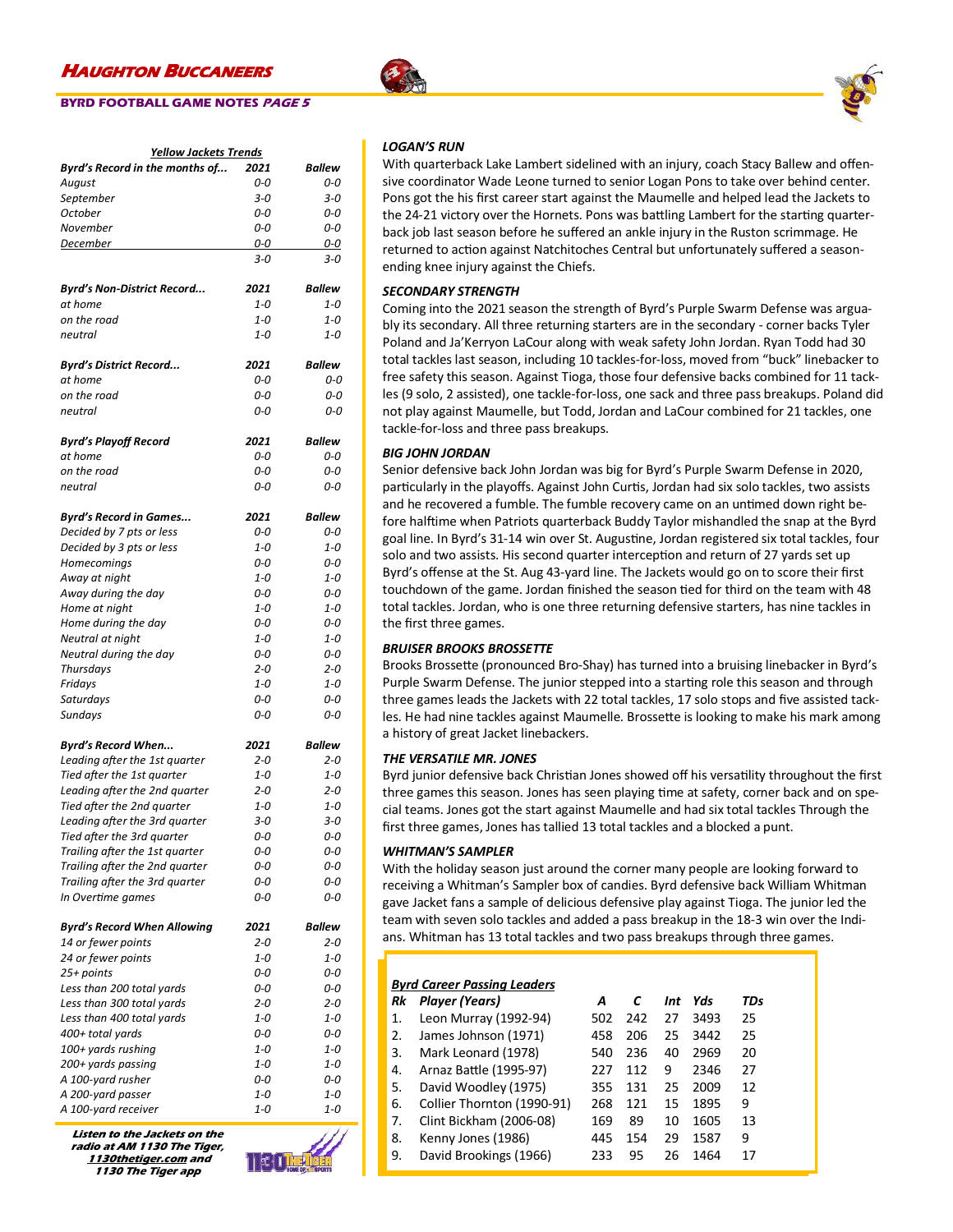### **BYRD FOOTBALL GAME NOTES PAGE 6**

|                  | <b>Top Single Game Rushing Performances</b> |           |     |
|------------------|---------------------------------------------|-----------|-----|
|                  | Player                                      | Carr      | Yds |
| 1.               | Charles Ball vs. Huntington (1990)          | 24        | 407 |
| $\overline{2}$ . | Richard Gay vs. Springhill (1954)           | 31        | 364 |
| 3.               | Jalin Thomas vs. Parkway (2017)             | 27        | 342 |
| 4.               | Brandon Nightingale vs. Evangel (2000)      | 21        | 323 |
| 5.               | Marion Songer vs. Bolton (1953)             | 16        | 296 |
| 6.               | Justan Gibson vs. Captain Shreve (2004)     | 21        | 255 |
| 7.               | Charlie Barham vs. Captain Shreve (2018)    | 29        | 248 |
| 8.               | Charlie Barham vs. Calvary (2018)           | 14        | 243 |
| 9.               | Brandon Nightingale vs. Ouachita (2000)     | 24        | 241 |
| 10.              | Jerome Bryant vs. BTW (1981)                | 15        | 240 |
| 11.              | Brittain White vs. Airline (2007)           | 25        | 226 |
| 12.              | Justan Gibson vs. Ouachita (2005)           | 25        | 224 |
| 13.              | Justan Gibson vs. Huntington (2005)         | 20        | 214 |
| 14.              | Arnaz Battle vs. Airline (1996)             | 9         | 211 |
|                  | Duan Maiden vs. Fair Park (1992)            | 36        | 211 |
| 16.              | Justan Gibson vs. Holy Cross (2005)         | 24        | 210 |
|                  | Jethrie Thornton vs. El Dorado, AR (1984)   | 20        | 210 |
|                  |                                             |           |     |
|                  | <b>Top Single Game Passing Performances</b> |           |     |
|                  | Player                                      | C-A       | Yds |
| 1.               | James Johnson vs. Captain Shreve (1971)     | $12 - 24$ | 330 |
| 2.               | Leon Murray vs. Huntington (1994)           | 14-17     | 288 |
| 3.               | James Johnson vs. Westlake (1971)           | $13 - 21$ | 261 |
| 4.               | Leon Murray vs. Ruston (1993, P)            | 10-15     | 260 |
|                  |                                             |           |     |

### 5. Arnaz Battle vs. Airline (1995) 4-6 226 6. James Johnson vs. Parkway (1970) 7. Leon Murray vs. Airline (1994) 10-20 215<br>8. James Johnson vs. Ruston (1970) 16-32 211 8. James Johnson vs. Ruston (1970) 9. Mark Leonard vs. Fair Park (1978) 18-27 211<br>10. James Johnson vs. Southwood (1970) 13-26 210 10. James Johnson vs. Southwood (1970) 11. Alex Walton vs. Southwood (2009) 14-29 209 12. Leon Murray vs. Natchitoches (1994) 10-22 208 13. Leon Murray vs. Captain Shreve (1994) 14-28 206 14. Mark Leonard vs. West Monroe (1978) 14-29 202 15. Leon Murray vs. Parkway (1994) 14-26 186 16. Brock Restovich vs. Natchitoches (1998) 10-20 185

### *Top Single Game Receiving Performances*

|     | Player                                  | Rec | Yds |
|-----|-----------------------------------------|-----|-----|
| 1.  | Kevin Stevenson vs. Airline (1995)      | 3   | 210 |
| 2.  | Bo Flurry vs. Huntington (1994)         | 6   | 180 |
| 3.  | Chris Beard vs. Ruston (1994, P)        | 7   | 169 |
| 4.  | Isaac Hagins vs. Woodlawn (1970)        | 7   | 145 |
| 5.  | Henry Hill vs. Marshall, TX (1980)      | 6   | 140 |
| 6.  | Billy Boswell vs. Marshall, TX (1977)   | 6   | 138 |
| 7.  | Zarrell Sanders vs. Natchitoches (2007) | 6   | 137 |
| 8.  | Keven Stevenson vs. Natchitoches (1994) | 3   | 129 |
| 9.  | Isaac Hagins vs. Airline (1971)         | 6   | 127 |
|     | Isaac Hagins vs. Westlake (1971)        | 8   | 127 |
| 11. | Isaac Hagins vs. Captain Shreve (1971)  | 4   | 126 |
| 12. | Chris Beard vs. Natchitoches (1993)     | 4   | 124 |
| 13. | Robert Dowell vs. Airline (1994)        | 2   | 122 |
| 14. | Joey Jernigan vs. Green Oaks (2015)     | 3   | 118 |
| 15. | John Martin Anthony vs. Ouachita (2008) | 5   | 113 |
| 16. | Brandon Hudgens vs Tioga (2010)         | 2   | 111 |
|     | Isaac Hagins vs. Southwood (1970)       | 4   | 111 |

| <b>Byrd vs Haughton</b> | '19 L. 14-35   |
|-------------------------|----------------|
| '73 W. 14-6             | '19 W. 28-10   |
| '74 W. 34-6             | Byrd leads 9-5 |
| '83 L. 6-55             |                |
| '84 L. 0-42             |                |
| '11 W. 48-7             |                |
| '12 W. 27-21            |                |
| '13 W. 34-13            |                |
| '14 W. 42-7             |                |
| '15 W. 49-17            |                |
| '16 W, 27-14            |                |
| '17 L. 19-44            |                |
| '18 L. 21-42            |                |
|                         |                |

### *A PARTINGTON OF THE WAYS*

One unique aspect of Byrd's Purple Swarm Defense is the Partington brothers, senior defensive lineman, Jack, and junior defensive back, Jude. After having to replace its entire defensive line from 2020, Jack has emerged and been an integral part of the Purple Swarm's success. Through the first three games he has tallied eight total tackles, two tackles-for-loss and 1.5 sacks. His two tackles-for-loss for 14 yards leads the team. Jude saw extensive playing time in both the Ruston scrimmage and the Jamboree against Shreve before being sidelined with an injury.

### *A NICHOLS WORTH*

Wingback Tyler Nichols proved his worth in Byrd's 18-3 win over Tioga by rushing for a game-high 101 yads and a touchdown. It was his first time to eclipse the century mark. Nichols, who became a starter after an injury to Josh Allen in training camp, is making his bid to remain the starter. Nichols had seven carries for 22 yards against Maumelle.

### *ALUMNI REPORT*

Former Byrd Yellow Jackets in the collegiate ranks in 2021: Scotty Roblow and Makarios "Junior" Brown - Northwestern State, Zack Ward - U.S. Military Academy at West Point, Carson Bruno - Louisiana Tech, Hardy Trafford - Mississippi State, Demetrius Brokenberry - Belhaven, William Berry and Kellum Humphrey at UL Monroe.

### *A BUZZ BACK IN TIME*

In week six of the 2014 season, the Byrd Yellow Jackets defeated the Haughton Buccaneers 49-17 at Harold Harlan Field. Leading 14-10 midway through the second quarter, the Yellow Jackets scored three touchdowns in less than two minutes to take a 35-10 lead into the locker room at halftime. After junior wingback Javier James scored on a sixyard run, Trent Jones picked off a Haughton pass and returned it 32 yards for another Byrd touchdown. Jacket fullback Tray Allen would score Byrd's final touchdown on a 29 yard jaunt on the first play following the recovery of a misplayed kickoff by the Bucs.

### *OVER THE AIRWAVES*

Byrd football has been broadcast live on AM 1130 The Tiger for over 25 years. Charlie Cavell is in his 24th season as the "Voice of the Byrd Yellow Jackets" calling the play-byplay action. Former Byrd fullback Jason Little is the color analyst, while Dr. Kirk Martinson provided sideline reports. Former Byrd offensive lineman Carlton Holland, Marc Weddleton and Chad Ardoin are the statisticians. Byrd Football can be heard on AM 1130 The Tiger or by visiting 1130thetiger.com and clicking on the Listen Live button. Smartphone users can download the 1130 The Tiger app and listen to Byrd Football anywhere.

### *A LOOK AHEAD*

On Friday, Oct. 1, the City of Byrd will celebrate Homecoming 2021 when the Yellow Jackets play host to the Natchitoches Central Chiefs. Former Byrd assistant coach James Wilkerson III will bring his Chiefs to Shreveport for what should another in a long history of great games between Natchitoches Central and Byrd. Kickoff is scheduled for 7 p.m. at Lee Hedges Stadium.

### *DID YOU KNOW?*

Did you know that in 1986 Byrd snapped a 30-game losing skid with an 8-7 win over the Loyola College Prep Flyers? It was week three of the 1986 season.

| <b>Byrd Career Kicking Leaders (ranked by FG)</b> |                                 |    |     |       |               |
|---------------------------------------------------|---------------------------------|----|-----|-------|---------------|
| Rk                                                | Player (Years)                  | FG | PAT | Long  | <b>Points</b> |
| 1.                                                | John Shaughnessy (2007-08)      | 18 | 69  | $56*$ | 123           |
| 2.                                                | David Hankins (2004-06)         | 16 | 73  | 49    | 121           |
| 3.                                                | Jake Wyss (2012-14)             | 13 | 119 | 42    | 158           |
| 4.                                                | Ben Eldredge (2007-09)          | 10 | 25  | 42    | 55            |
| 5.                                                | Scotty Roblow (2017-18)         | 9  | 59  | 44    | 86            |
|                                                   | Pete Dupée (2002-03)            | 9  | 49  | 46    | 76            |
|                                                   | Morgan Burke (1991-92)          | 9  | 38  | 36    | 65            |
| 8.                                                | Brandon Menard (2009-11)        | 7  | 96  | 38    | 117           |
| 9                                                 | Jake Hanna (1924-26)            | 7  | 32  |       | 197 (24 TD)   |
| 10.                                               | Ben Smith (2016-17)             | 6  | 12  | 44    | 30            |
|                                                   | *denotes city and school record |    |     |       |               |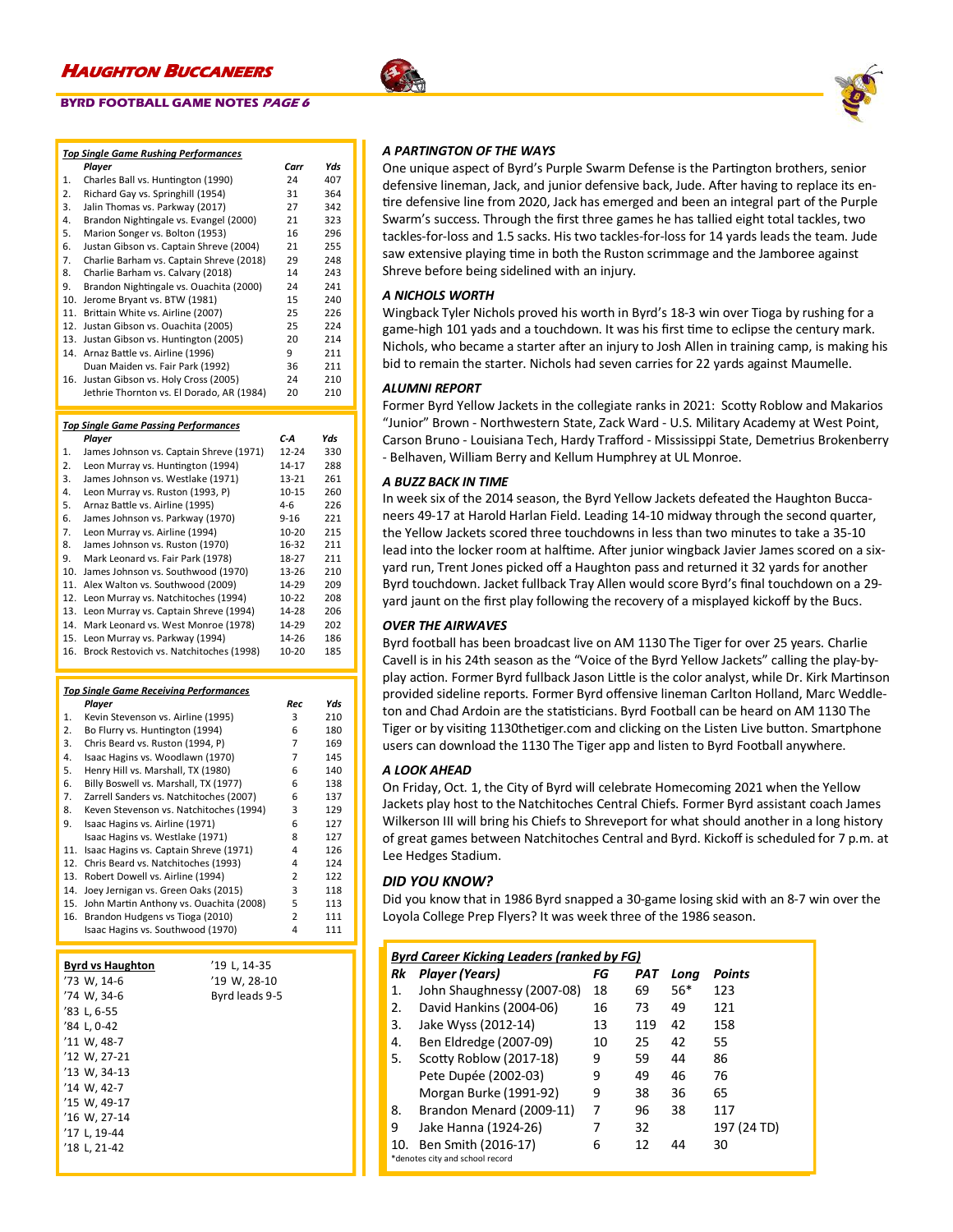Opp: 62, Ben Doughty, Tioga, 9/10/21

### **BYRD FOOTBALL GAME NOTES PAGE 7**





*THE LAST TIME IT HAPPENED… Kickoff Return for TD* Byrd: 50, Mitchell Ramsey vs. Airline, 11/6/20 Opp: 77, Albert Quest, St. Augustine, 11/14/19 *Punt Return for TD* Byrd: 79, Mitchell Ramsey vs. Maumelle, Ark., 9/16/21 Opp: 44, Cade Stone, West Monroe, 9/1/12 *Blocked Punt Return for TD* Byrd: 12, Krishun Cash vs. Captain Shreve, 10/17/14 Opp: 0, T Gaines, Moss Point, 9/9/17 *Interception Return for TD* Byrd: 31, Jayron Small vs. Southwood, 11/7/19 Opp: 15, Kai Thomas, Captain Shreve, 10/31/19 *Fumble Recovery Return for TD* Byrd: 0, Andrew Burak vs. Southwood, 11/19/20 Opp: 20, Jackson Walker, Catholic, 12/27/20 *Safety Recorded* Byrd: Team, blocked punt out of end zone vs. Huntington, 9/2/21 Opp: Ball out of end zone, West Monroe, 10/23/09 *Shutout at Home* Byrd: 41-0 vs. Southwood, 10/5/18 Opp: 24-0 vs. West Monroe, 9/13/19 (neutral site) *Shutout on Road* Byrd: 51-0 at Southwood, 11/19/20 Opp: 28-0 at Brother Martin, 9/6/19 *Recorded A 2-Point Conversion* Byrd: William Berry rush vs. Southwood, 11/7/19 Opp: Kamron Evans to Tahj Kochinsky, Huntington, 9/2/21 *Blocked A Punt* Byrd: Christian Jones vs. Huntington, 9/2/21 Opp: Laterious Pouncy, Airline, 11/18/11 *Blocked A Field Goal or Extra Point* Byrd: Brayden Hermes vs. Calvary, PAT, 10/1/20 Opp: Team, Catholic, PAT, 12/27/20 *Missed An Extra Point Kick* Byrd: 2, Matthew Booras vs. Tioga, 9/10/21 Opp: 1, Elinus Noel, John Curtis, 12/11/20 *100-Yard Rushing Game* Byrd: 102, Mitchell Ramsey vs. Maumelle, Ark., 9/16/21 Opp: 105, Walter Samuel, East Ascension, 10/30/20 *200-Yard Rushing Game* Byrd: 206, Devon Strickland vs. Huntington, 9/2/21 Opp: 211, Eric Williams, Parkway, 10/13/17 *300-Yard Rushing Game* Byrd: 342, Jalin Thomas vs. Parkway, 10/13/17 Opp: None *100-Yard Passing Game* Byrd: 115, Lake Lambert vs. Catholic, 12/27/20 Opp: 170, Gabe Sellers, Tioga, 9/10/21 *200-Yard Passing Game* Byrd: 209, Alex Walton vs. Southwood, 9/24/09 Opp: 266, Weston Pierce, Maumelle, Ark., 9/16/21 *300-Yard Passing Game* Byrd: 330, James Johnson vs. Captain Shreve, 1971 Opp: 303, Cade Hart, Calvary, 9/19/19 *100-Yard Receiving Game* Byrd: 118, Joey Jernigan vs. Green Oaks, 10/22/15 Opp: 155, Weston Pierce, Maumelle, Ark., 9/16/21 *200-Yard Receiving Game* Byrd: 210, Kevin Stevenson vs. Airline, 1995 Opp: None *60+ Yard Punt* Byrd: 64, Scotty Roblow vs. Evangel, 11/16/18 *40+ Yard Field Goal* Byrd: 42, Michael Hamauei vs. Maumelle, Ark., 9/16/21 Opp: 44, Seth Green, Evangel, 11/4/16 *3 TDs Scored In A Game (Rush, Pass, Receiving, Return)* Byrd: Mitchell Ramsey, (1 rush, 1 return) vs. Maumelle, Ark., 9/16/21 Opp: Alex Garcia, (3 pass), Airline, 11/7/20 *4 TDs Scored In A Game (Rush, Pass, Receiving, Return)* Byrd: William Berry, (4 rush) vs. Airline, 11/7/20 Opp: Landry Lyddy, (4 pass) Calvary, 10/1/20 *5+ TDs Scored In A Game (Rush, Pass, Receiving, Return)* Byrd: Xavier Long, (5 rush) vs. West Jefferson, 11/11/11 Opp: Chandler Fields, (5 pass), Rummel, 11/10/17 *Three Rushing TDs In A Game* Byrd: Jason Little vs. Parkway, 10/22/20 Opp: Mahmood Bailey, St. Augustine, 11/14/19 *Four Rushing TDs In A Game* Byrd: William Berry vs. Airline, 11/7/20 Opp: Lavanta Gipson, Haughton, 9/22/17 *Five Rushing TDs In A Game* Byrd: Xavier Long vs. West Jefferson, 11/11/11 Opp: None *Three Passing TDs In A Game* Byrd: Arnaz Battle vs. Airline, 1995 Opp: Alex Garcia, Airline, 11/7/20 *Three Receiving TDs In A Game* Byrd: Kevin Stevenson vs. Airline, 1995 Opp: Ja'Marr Chase, Rummel, 11/10/17 *Four Passing TDs In A Game* Byrd: Arnaz Battle vs. Airline, 1995 Opp: Landry Lyddy, Calvary, 10/1/20 *Four Receiving TDs In A Game* Byrd: None Opp: Kendrick Aaron, Natchitoches Central, 11/5/10 *TD Run 50-59 Yards* Byrd: 58, Devon Strickland vs Huntington, 9/2/21 Opp: 54, Jalen Abraham, Evangel, 11/16/18 *TD Run 60-69 Yards* Byrd: 64, Mitchell Ramsey vs. Maumelle, Ark., 9/16/21 Opp: 63, Devin Simpson, Moss Point, 9/9/17 *TD Run 70-79 Yards* Byrd: 70, Javien Wilson vs. Southwood, 10/14/16 Opp: 74, Rovelle Young, Airline, 10/25/19 *TD Run 80-89 Yards* Byrd: 80, Tysen Hardman vs. East Ascension, 11/21/14 Opp: 80, Chris Smith, Brother Martin, 9/6/19 *TD Run 90-99 Yards* Byrd: 92, Louis Mills vs. Bastrop, 9/13/13 Opp: 96, Caylin Demars, Natchitoches, 10/3/19 *TD Pass 50-59 Yards* Byrd: 56, Cameron Felt to Lawson Jackson vs. Airline, 10/26/17 Opp: 53, Landry Lyddy to Jordan Wallace, Calvary, 10/1/20 *TD Pass 60-69 Yards* Byrd: 65, Cameron Felt to William Berry vs. St. Augustine, 11/14/19 Opp: 64, Landry Lyddy to Joseph Wilson, Calvary, 10/1/20 *TD Pass 70-79 Yards* Byrd: 70, Lake Lambert to William Berry vs. East Ascension, 10/30/20 Opp: 78, Daniel Beale to Tre' Benson, Catholic, 12/27/20 *TD Pass 80-89 Yards* Byrd: 84, Arnaz Battle to Kevin Stevenson vs. Airline, 1995 Opp: 86, Chase Fourcade to Steven Dunbar, Rummel, 12/12/13 *TD Pass 90-99 Yards* Byrd: 98, Edgar Galloway to Dale Sandifer vs. Ruston, 1950 Opp: 90, Darrius Grant to Laderrien Frierson, Captain Shreve, 9/27/18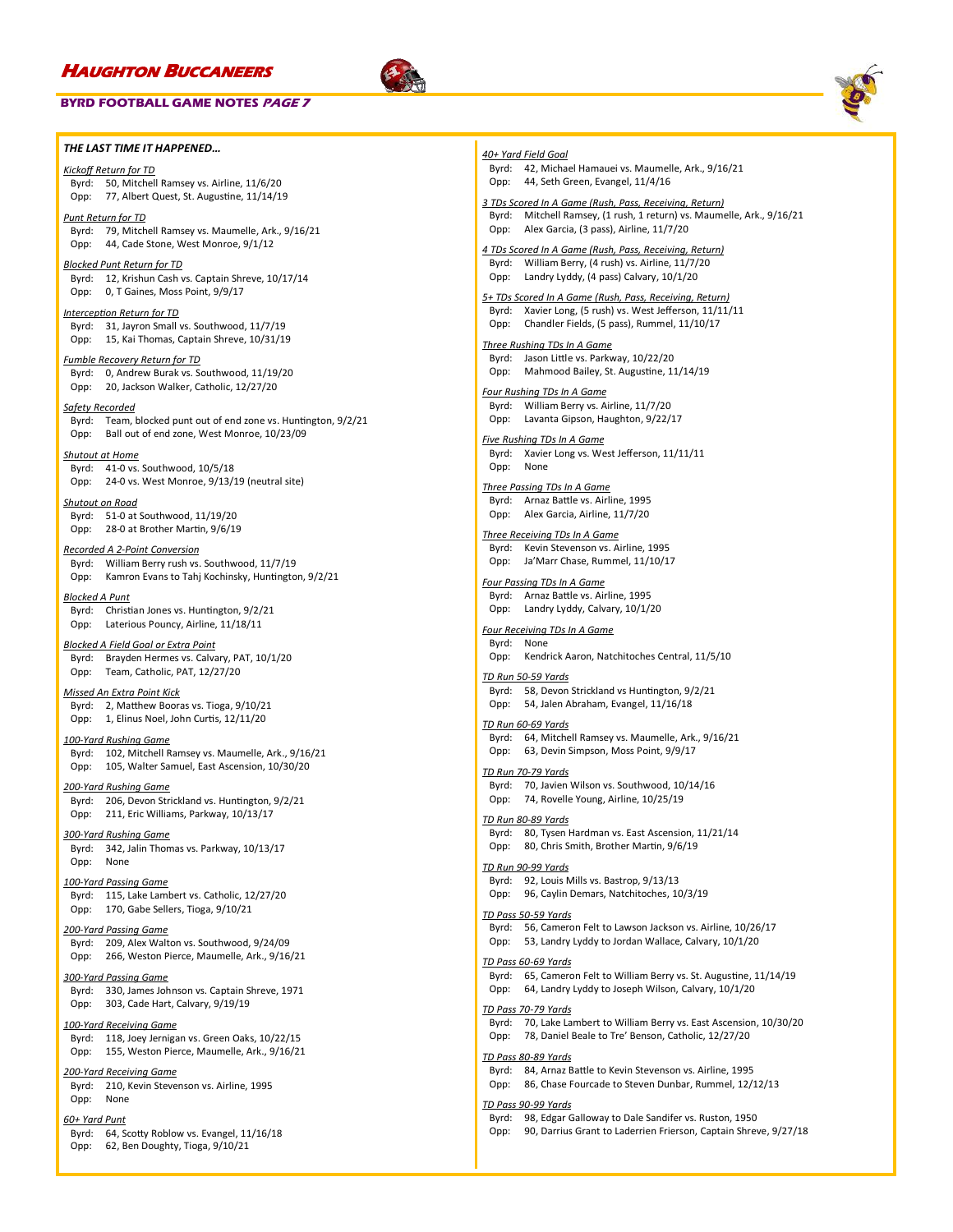

### **BYRD FOOTBALL GAME NOTES PAGE 8**





### *2021 POINTS OFF TURNOVERS*

| <b>Byrd-Forced Turnovers</b> |  |
|------------------------------|--|
|------------------------------|--|

| Game 1 . Huntington Raiders    |                                      |           |  |  |
|--------------------------------|--------------------------------------|-----------|--|--|
|                                | Acquired Ensuing Drive               | Result    |  |  |
| Fumble                         | 8 Plays, 67 Yards, 4:10 TOP          | Touchdown |  |  |
| Game 2 . Tioga Indians         |                                      |           |  |  |
| Acquired Ensuing Drive         |                                      | Result    |  |  |
| None                           |                                      |           |  |  |
| Game 3 . Maumelle Hornets      |                                      |           |  |  |
| Acquired Ensuing Drive         |                                      | Result    |  |  |
| None                           |                                      |           |  |  |
| Game 4 . Haughton Buccaneers   |                                      |           |  |  |
| Acquired Ensuing Drive         |                                      | Result    |  |  |
|                                | Game 5 . Natchitoches Central Chiefs |           |  |  |
|                                | Acquired Ensuing Drive               | Result    |  |  |
| Game 6 . Parkway Panthers      |                                      |           |  |  |
| Acquired Ensuing Drive         |                                      | Result    |  |  |
| Game 7 . Benton Tigers         |                                      |           |  |  |
| Acquired Ensuing Drive         |                                      | Result    |  |  |
| Game 8 . Airline Vikings       |                                      |           |  |  |
| Acquired Ensuing Drive         |                                      | Result    |  |  |
| Game 9 . Captain Shreve Gators |                                      |           |  |  |
| Acquired Ensuing Drive         |                                      | Result    |  |  |
|                                |                                      |           |  |  |
| Game 10 . Southwood Cowboys    |                                      |           |  |  |
| <b>Acquired</b> Ensuing Drive  |                                      | Result    |  |  |

**2021 Season Totals:** 2 Forced Turnovers – 1 TD, 0 FG, 0 Missed FGs, 1 Punts, 0 Turnovers, 0 End of Half, 0 Downs

|                          | <b>Opponents-Forced Turnovers</b>    |        |
|--------------------------|--------------------------------------|--------|
|                          | Game 1 . Huntington Raiders          |        |
|                          | Acquired Ensuing Drive               | Result |
| None                     |                                      |        |
| Game 2 . Tioga Indians   |                                      |        |
|                          | Acquired Ensuing Drive               | Result |
| None                     |                                      |        |
|                          | Game 3 . Maumelle Hornets            |        |
|                          | Acquired Ensuing Drive               | Result |
| None                     |                                      |        |
|                          | Game 4 . Haughton Buccaneers         |        |
|                          | Acquired Ensuing Drive               | Result |
|                          | Game 5 . Natchitoches Central Chiefs |        |
|                          | Acquired Ensuing Drive               | Result |
|                          | Game 6 . Parkway Panthers            |        |
|                          | Acquired Ensuing Drive               | Result |
| Game 7 . Benton Tigers   |                                      |        |
|                          | Acquired Ensuing Drive               | Result |
|                          |                                      |        |
| Game 8 . Airline Vikings |                                      |        |
|                          | Acquired Ensuing Drive               | Result |
|                          | Game 9 . Captain Shreve Gators       |        |
|                          | Acquired Ensuing Drive               | Result |
|                          | Game 10 . Southwood Cowboys          |        |

**2021 Season Totals:** 0 Forced Turnovers – 0 TD, 0 FG, 0 Missed FGs, 0 Punts, 0 Turnovers, 0 End of Half, 0 Downs

Acquired Ensuing Drive **Ensuing Line Result** 

|     | LSWA Class 5A Poll (9/21/21) |         |     |                |  |  |  |
|-----|------------------------------|---------|-----|----------------|--|--|--|
| Rk  | Team                         | W L     | Pts | PR             |  |  |  |
| 1.  | Catholic-BR (11)             | $3-0$   | 143 | 1              |  |  |  |
| 2.  | Zachary                      | $3-0$   | 126 | 2              |  |  |  |
| 3.  | <b>Brother Martin</b>        | $1 - 0$ | 108 | 3              |  |  |  |
| 4.  | Ponchatoula (1)              | $1 - 0$ | 99  | T <sub>5</sub> |  |  |  |
| 5.  | Alexandria                   | $3-0$   | 82  | 9              |  |  |  |
| 6.  | Acadiana                     | $1 - 2$ | 74  | 4              |  |  |  |
| 7.  | West Monroe                  | $1 - 1$ | 62  | T <sub>5</sub> |  |  |  |
| 8.  | Captain Shreve               | $3-0$   | 49  | 10             |  |  |  |
| 9.  | John Curtis                  | $0 - 1$ | 42  |                |  |  |  |
| 10. | Byrd                         | $3-0$   | 37  | ΝR             |  |  |  |

**Others receiving votes:** Ruston 35, Scotlandville 25, Destrehan 19, Benton 9, East St. John 7, Parkway 5, Haughton 4, Dutchtown 4, Rummel 3, Lafayette 1.

| Geaux Preps Class 5A Poll (9/20/21) |                       |             |                |  |  |
|-------------------------------------|-----------------------|-------------|----------------|--|--|
| Rk                                  | Team                  | W-L         | PR             |  |  |
| 1 <sup>1</sup>                      | Catholic-BR           | $3-0$       | 1              |  |  |
| 2.                                  | Zachary               | $3-0$       | $\overline{2}$ |  |  |
| 3.                                  | Ponchatoula           | 1- $\Omega$ | 6              |  |  |
| 4.                                  | <b>Brother Martin</b> | 1- $\Omega$ | 4              |  |  |
| 5.                                  | Acadiana              | $1 - 2$     | 3              |  |  |
| 6.                                  | C.E. Byrd             | 3-0         | 9              |  |  |
| 7.                                  | John Curtis           | በ-1         | 5              |  |  |
| 8.                                  | Destrehan             | 0-0         | 8              |  |  |
| 9.                                  | West Monroe           | $1 - 1$     | 7              |  |  |
| 10.                                 | Ruston                | $2 - 1$     | ΝR             |  |  |

**First Five Out:** Captain Shreve, Alexandria, Scotlandville, Dutchtown, Archbishop Rummel

### *Crescent City Sports Class 5A Poll*

| Catholic (BR)<br>(3-0) beat West Monroe 30-19<br>1.<br>(3-0) beat St. Augustine 45-35<br>Zacharv<br>2.<br>(3-0) beat Marksville 49-7<br>Alexandria<br>3.<br>(1-0) beat St. Helena 37-6<br>Ponchatoula<br>4.<br>(1-0) beat East Ascension 8-7<br><b>Brother Martin</b><br>5.<br>(3-0) beat Union Parish 22-21<br>Captain Shreve<br>6.<br>(1-1) lost to Catholic (BR) 30-19<br>West Monroe<br>7. |  |  |  |  |  |
|------------------------------------------------------------------------------------------------------------------------------------------------------------------------------------------------------------------------------------------------------------------------------------------------------------------------------------------------------------------------------------------------|--|--|--|--|--|
|                                                                                                                                                                                                                                                                                                                                                                                                |  |  |  |  |  |
|                                                                                                                                                                                                                                                                                                                                                                                                |  |  |  |  |  |
|                                                                                                                                                                                                                                                                                                                                                                                                |  |  |  |  |  |
|                                                                                                                                                                                                                                                                                                                                                                                                |  |  |  |  |  |
|                                                                                                                                                                                                                                                                                                                                                                                                |  |  |  |  |  |
|                                                                                                                                                                                                                                                                                                                                                                                                |  |  |  |  |  |
|                                                                                                                                                                                                                                                                                                                                                                                                |  |  |  |  |  |
| (0-1) lost to Karr 33-19<br>John Curtis<br>8.                                                                                                                                                                                                                                                                                                                                                  |  |  |  |  |  |
| (1-2) lost to Laf. Christian 14-13<br>Acadiana<br>9.                                                                                                                                                                                                                                                                                                                                           |  |  |  |  |  |
| (3-0) beat Maumelle, Ark 24-21<br>10. Bvrd                                                                                                                                                                                                                                                                                                                                                     |  |  |  |  |  |
| Others to watch: Benton (3-0) beat Richwood 31-12, St.                                                                                                                                                                                                                                                                                                                                         |  |  |  |  |  |
| Augustine (0-1) lost to Zachary 45-35, Ruston (2-1) beat                                                                                                                                                                                                                                                                                                                                       |  |  |  |  |  |
| Airline 50-0, Destrehan (0-0), Scotlandville (1-1) lost to                                                                                                                                                                                                                                                                                                                                     |  |  |  |  |  |
| Warren Easotn 42-28, Dutchtown (2-0) beat Covington 37-                                                                                                                                                                                                                                                                                                                                        |  |  |  |  |  |
| 15, St. Amant (2-0) beat John F. Kennedy 42-24, Northshore                                                                                                                                                                                                                                                                                                                                     |  |  |  |  |  |
|                                                                                                                                                                                                                                                                                                                                                                                                |  |  |  |  |  |

15, St. Amant (2-0) beat John F. Kennedy 42-24, Northshore (2-0) beat Lakeshore 31-10, Jesuit (1-0) beat Riverdale 52-0, Rummel (1-0) beat Slidell 12-11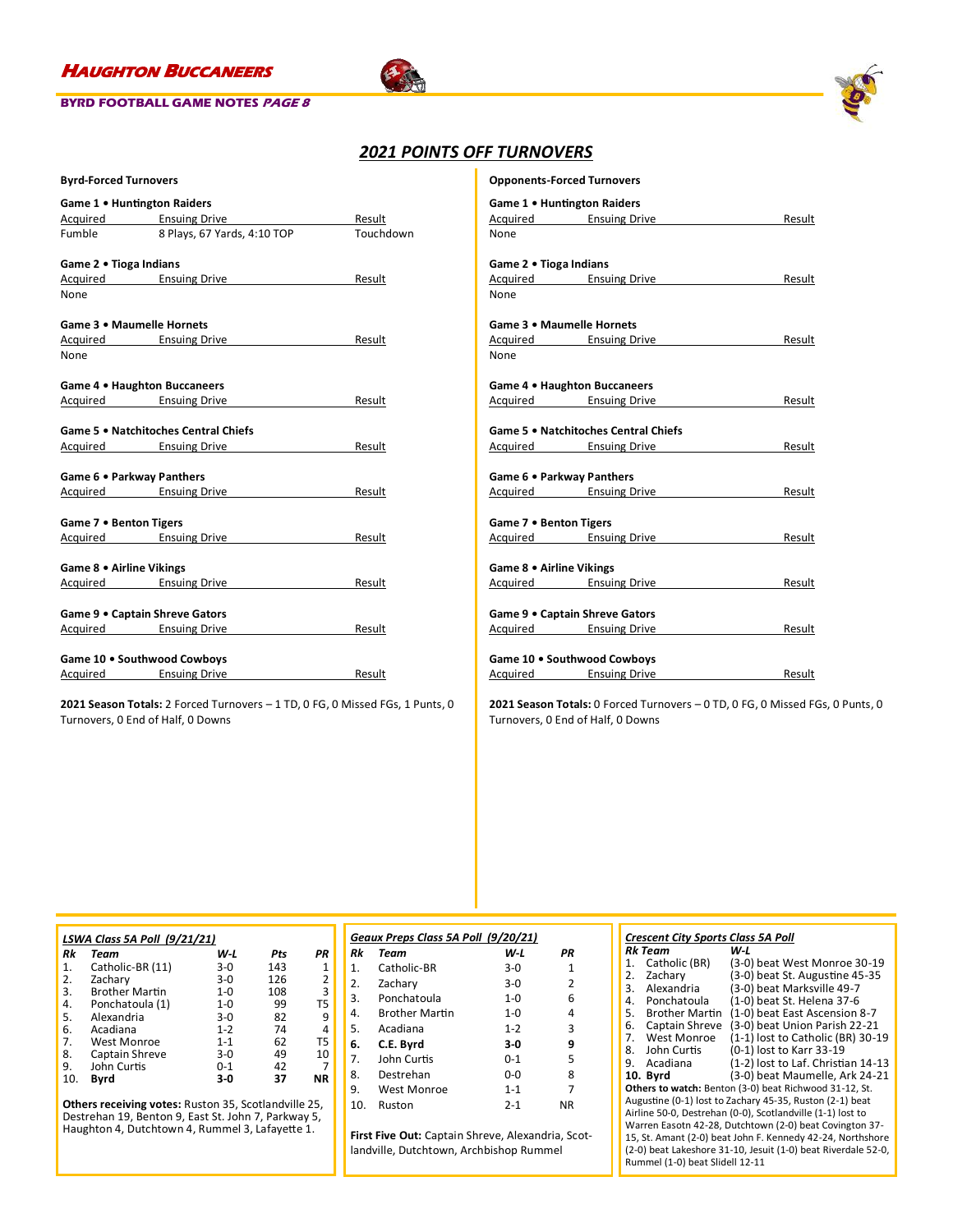### **BYRD FOOTBALL GAME NOTES PAGE 9**

| Byrd       | 23 |   | -- 43 |
|------------|----|---|-------|
| Huntington |    | n | $-14$ |

- BHS Tyler Nichols 22 run (Michael Hamauei kick)
- HHS Tre Carter 45 pass from Kamron Evans (rush failed)
- BHS Devon Strickland 7 run (Hamauei kick)
- BHS Devon Strickland 58 run (Hamauei kick)
- BHS Mitchell Ramsey 47 run (Hamauei kick)
- BHS Safety, punt blocked out of end zone
- BHS Dixon Poirier 1 run (Matthew Booras kick)
- BHS Poirier 2 run (kick failed)

HHS - Tahj Kochinsky 8 pass from Evans (Kochinsky pass from Evans)

|                     | <b>BHS</b>  | HHS           |
|---------------------|-------------|---------------|
| <b>First Downs</b>  | 18          | 12            |
| Rushing Att - Yards | 55-442      | 24-120        |
| Passing Yards       | q           | 137           |
| Passes (C-A-I)      | $1 - 2 - 0$ | $10 - 22 - 0$ |
| Punts-Avg.          | $1 - 31.0$  | $5 - 20.6$    |
| Fumbles-Lost        | $1 - 0$     | $1 - 1$       |
| Penalties-Yards     | $9 - 72$    | 6-84          |

#### **Individual Leaders**

**Rushing** - BHS: Strickland 24-206, Ramsey 7-107, Lake Lambert 8-76, Nichols 5-29, Poirier 9-21, Walker Fox 1-6, Team 1 -(-3); HHS: Gabe Sparks 8-78, Demajah Riley 9-26, Zyion Claville 2-10, Nehemiah Barret 1-6, Carter 2-2, Evans 2-(-2). **Passing** - BHS: Lambert 1-2-0 9; HHS: Evans 10-22-0 137. **Receiving** - BHS: Logan Pons 1-9; HHS: Carter 4-75, Kochinsky 3-55, John Solaman 1-13, Tadarius Summage 1-0, Riley 1-(-6).

### *2021 YARDSTICKS*

| Tioga<br>Byrd                                                                                                                                                | 0<br>0 | 3<br>6 | 0<br>6 | 0<br>6     | -- 3<br>-- 18 |  |
|--------------------------------------------------------------------------------------------------------------------------------------------------------------|--------|--------|--------|------------|---------------|--|
| BHS - Mitchell Ramsey 1 run (kick failed)<br>THS - Ben Doughty 27 field goal<br>BHS - Tyler Nichols 3 run (kick failed)<br>BHS - Nichols 2 run (rush failed) |        |        |        |            |               |  |
|                                                                                                                                                              |        |        | THS    | <b>BHS</b> |               |  |
| <b>First Downs</b>                                                                                                                                           |        |        | 13     | 17         |               |  |
| <b>Rushing Att -Yards</b>                                                                                                                                    |        |        | 20-55  | 57-344     |               |  |
|                                                                                                                                                              |        |        |        |            |               |  |

| <b>Rushing Att-Yards</b> | 20-55         | 57-344      |
|--------------------------|---------------|-------------|
| Passing Yards            | 170           | 5           |
| Passes (C-A-I)           | $15 - 30 - 0$ | $1 - 4 - 0$ |
| Punts-Avg.               | $4 - 37.2$    | $3 - 38.3$  |
| Fumbles-Lost             | $0 - 0$       | $0 - 0$     |
| Penalties-Yards          | $9 - 68$      | 8-106       |

#### **Individual Leaders**

**Rushing** - THS: Jeremiah Sellers 13-60, Gabe Sellers 7-(-5); BHS: Nichols 11-101, Ramsey 12-96, Lake Lambert 8-76, Dixon Poirier 7-77, Devon Strickland 14-46, Lake Lambert 8-15, Logan Pons 1-5, Walker Fox 1-3, Josh Allen 3-1. **Passing** - THS: Sellers 15-30-0 170; BHS: Lambert 1-4-0 5. **Receiving** - THS: Dylan Boyd 5-64, Michael Johnson 4-66, Joshua Loyd 3-25, Kobe Tilmon 3-15; BHS: Poirier 1-5.

| Maumelle |  |    | $-21$ |
|----------|--|----|-------|
| Byrd     |  | 14 | $-24$ |

BHS - Mitchell Ramsey 79 punt return (Michael Hamauei kick)

MHS - Roderick Watts 44 pass from Weston Pierce (John Bruchhagen kick)

BHS - Ramsey 64 run (Hamauei kick)

BHS - Ramsey 1 run (Hamauei kick)

MHS - Hunter Specht 14 pass from Pierce (Bruchhagen kick)

BHS - Hamauei 42 field goal

MHS - Pierce 1 run (Bruchhagen kick)

|                     | <b>MHS</b>    | <b>BHS</b>  |
|---------------------|---------------|-------------|
| <b>First Downs</b>  | 19            | 10          |
| Rushing Att - Yards | 26-89         | 43-221      |
| Passing Yards       | 266           | 8           |
| Passes (C-A-I)      | $21 - 31 - 0$ | $1 - 2 - 0$ |
| Punts-Avg.          | $4 - 32.8$    | 5-36.6      |
| Fumbles-Lost        | $1 - 1$       | $0 - 0$     |
| Penalties-Yards     | $9 - 106$     | $8 - 83$    |

### **Individual Leaders**

**Rushing** - MHS: Jason Crawford 10-52, Specht 1-23, Jordan Candler 11-20, Pierce 4-(-6); BHS: Ramsey 9-102, Devon Strickland 14-65, Tyler Nichols 7-22, Josh Allen 1- 19, Dixon Poirier 5-10, Logan Pons 7-3.

**Passing** - MHS: Pierce 21-31-0 266; BHS: Pons 1-2-0 8. **Receiving** - MHS: Watts 11-55, Specht 6-88, Dez Williams 3-23, Candler 1-0; BHS: Jackson Dufrene 1-8.



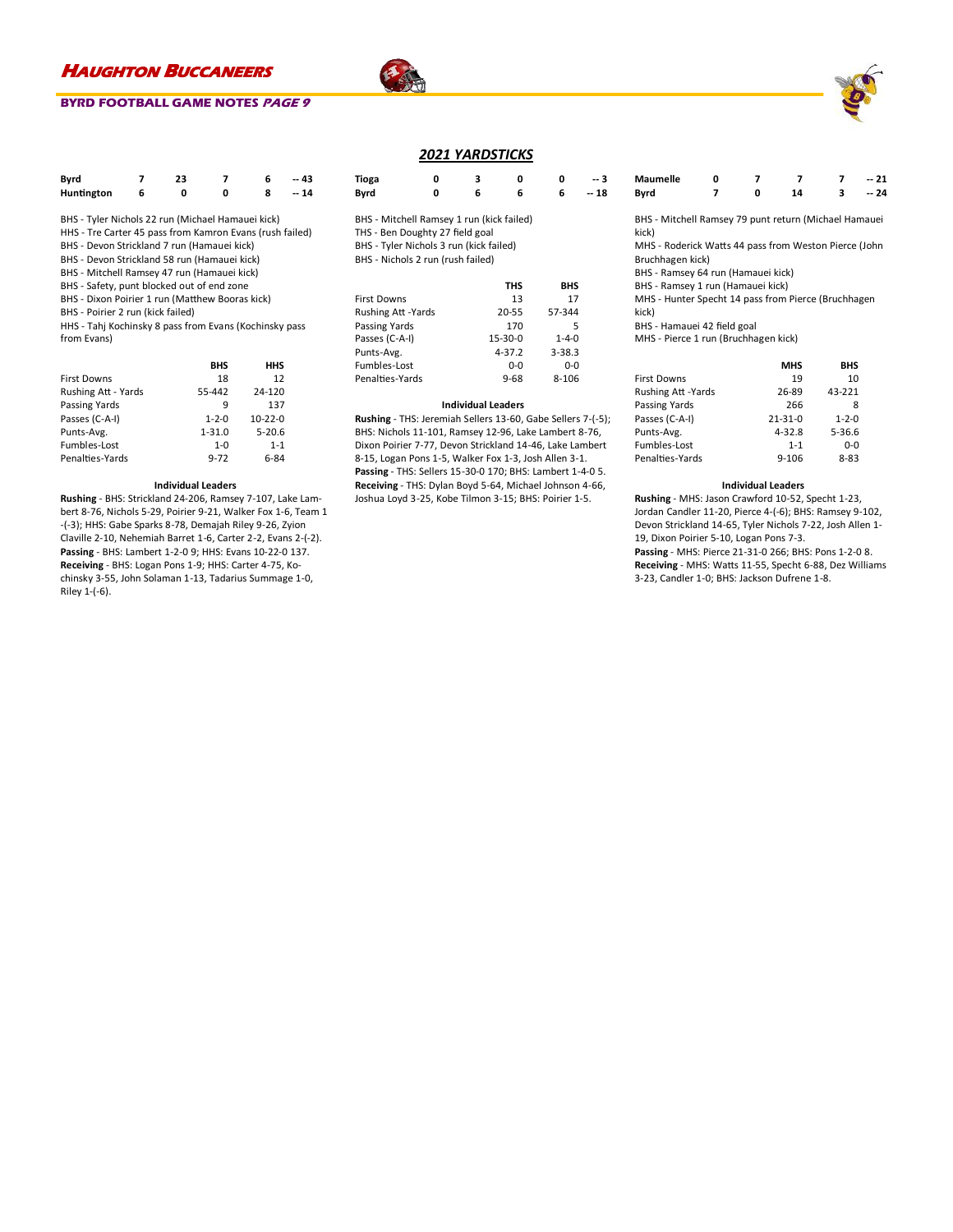

|      | <b>Huntington Raiders</b>          |
|------|------------------------------------|
| 9/2  | vs. Byrd  L, 43-14                 |
| 9/10 | at Mansfield  W, 40-20             |
| 9/17 | at Parkway W, 38-31                |
| 9/24 | vs. Loyola  7 p.m.                 |
| 10/1 |                                    |
| 10/8 |                                    |
|      | 10/14 at Woodlawn* 7 p.m.          |
|      | 10/22 vs. Franklin Parish*  7 p.m. |
|      | 10/29 at Minden*  7 p.m.           |
|      |                                    |
|      |                                    |

| 9/3  | <b>Tioga Indians</b>         |
|------|------------------------------|
|      | at Comeaux L, 21-20          |
| 9/10 | at Byrd L, 18-3              |
| 9/17 | vs. Pineville W, 7-6         |
| 9/24 |                              |
|      |                              |
|      |                              |
|      |                              |
|      |                              |
|      | 10/29 vs. Leesville*  7 p.m. |
|      | 11/5 at DeRidder* 7 p.m.     |
|      |                              |

| 8/27 | <b>Maumelle Hornets</b><br>at Sylvan Hills  W, 31-21 |
|------|------------------------------------------------------|
| 9/3  | vs. Robinson  L, 47-44 (OT)                          |
| 9/10 | at Vilonia L, 34-32                                  |
| 9/16 | at Byrd  L, 24-21                                    |
| 9/24 | at L.R. Christian*  7 p.m.                           |
| 10/1 |                                                      |
|      | 10/8 at Jacksonville*  7 p.m.                        |
|      | 10/15 vs. Pulaski Academy* 7 p.m.                    |
|      | 10/22 at White Hall*  7 p.m.                         |
|      | 10/29 vs. Watson Chapel*  7 p.m.                     |
|      |                                                      |

| 9/3  | <b>Haughton Buccaneers</b><br>vs. Red River  W, 55-49 |
|------|-------------------------------------------------------|
| 9/10 | at Northwood L, 27-20                                 |
| 9/17 | vs. B.T.W.  W, 40-0                                   |
| 9/24 | vs. Byrd*  7 p.m.                                     |
| 10/1 | vs. Benton*7 p.m.                                     |
| 10/8 | at Airline*  7 p.m.                                   |
|      | 10/15 at Southwood*7 p.m.                             |
|      | 10/21 at Captain Shreve*7 p.m.                        |
|      | 10/29 vs. Natchitoches*  7 p.m.                       |
|      | 11/5 at Parkway*  7 p.m.                              |
|      |                                                       |

| 9/3 | <b>Natchitoches Chiefs</b><br>at WoodlawnW, 34-0 | 9/3 | Parkway<br>at Minden             |
|-----|--------------------------------------------------|-----|----------------------------------|
| 9/9 | vs. Peabody  W, 41-14                            |     | 9/10 vs. North I                 |
|     | 9/17 vs. West Ouachita W, 34-6                   |     | 9/17 vs. Hunting                 |
|     |                                                  |     | 9/24 at Benton                   |
|     |                                                  |     | 9/30 at Captain                  |
|     | 10/8 vs. Southwood* 7 p.m.                       |     | 10/7 vs. Byrd*.                  |
|     | 10/15 at Captain Shreve* 7 p.m.                  |     | $10/15$ vs. Airline <sup>3</sup> |
|     | 10/21 at Parkway*  7 p.m.                        |     | 10/21 at Natchite                |
|     | 10/29 at Haughton*  7 p.m.                       |     | 10/29 at Southw                  |
|     |                                                  |     | 11/5 vs. Haught                  |
|     |                                                  |     |                                  |

| 9/3  | <b>Parkway Panthers</b><br>at Minden  W, 45-14 |
|------|------------------------------------------------|
| 9/10 | vs. North DeSoto  W, 42-13                     |
| 9/17 | vs. Huntington  L, 38-31                       |
| 9/24 |                                                |
| 9/30 | at Captain Shreve*  7 p.m.                     |
| 10/7 |                                                |
|      | 10/15 vs. Airline* 7 p.m.                      |
|      | 10/21 at Natchitoches*  7 p.m.                 |
|      | 10/29 at Southwood*7 p.m.                      |
|      | 11/5 vs. Haughton7 p.m.                        |
|      |                                                |

| 9/2 | <b>Benton Tigers</b><br>at Northwood  W, 12-7 |
|-----|-----------------------------------------------|
|     | 9/10 at Barbe W, 49-40                        |
|     | 9/17 vs. Richwood W, 41-12                    |
|     | 9/24 vs. Parkway* 7 p.m.                      |
|     | 10/1 at Haughton*7 p.m.                       |
|     | 10/8 at Captain Shreve*  7 p.m.               |
|     |                                               |
|     | 10/22 vs. Southwood*7 p.m.                    |
|     | 10/29 vs. Airline* 7 p.m.                     |
|     | 11/5 at Natchitoches* 7 p.m.                  |
|     |                                               |

| 9/3  | <b>Airline Vikings</b><br>vs. Ouachita L, 20-3 |
|------|------------------------------------------------|
| 9/10 | at Union Parish L, 43-20                       |
| 9/17 | at Ruston L, 50-0                              |
| 9/24 | vs. Natchitoches* 7 p.m.                       |
| 9/30 | at Southwood* 7 p.m.                           |
| 10/8 | vs. Haughton* 7 p.m.                           |
|      | 10/15 at Parkway* 7 p.m.                       |
|      | 10/22 vs. Byrd* 7 p.m.                         |
|      | 10/29 at Benton* 7 p.m.                        |
|      | 11/5 at Captain Shreve* 7 p.m.                 |
|      |                                                |

| 9/3  | Captain Shreve Gators<br>at North DeSoto  W, 30-9 |
|------|---------------------------------------------------|
| 9/11 | vs. Leesville  W, 54-0                            |
| 9/17 | vs. Union Parish  W, 22-21                        |
| 9/24 | vs. Southwood*  7 p.m.                            |
| 9/30 | vs. Parkway*  7 p.m.                              |
| 10/8 |                                                   |
|      | 10/15 vs. Natchitoches*  7 p.m.                   |
|      | 10/21 vs. Haughton*7 p.m.                         |
|      | 10/28 vs. Byrd*  7 p.m.                           |
|      |                                                   |
|      |                                                   |

| 9/3  | <b>Southwood Cowboys</b><br>vs. Ouachita Christian L, 40-0 |
|------|------------------------------------------------------------|
|      | 9/10 vs. Woodlawn  L, 20-16                                |
| 9/17 | at L.C. College Prep  L, 37-0                              |
|      | 9/24 vs. Captain Shreve*7 p.m.                             |
|      |                                                            |
|      | 10/8 at Natchitoches* 7 p.m.                               |
|      | 10/15 vs. Haughton*7 p.m.                                  |
|      | 10/22 at Benton*  7 p.m.                                   |
|      | 10/29 vs. Parkway* 7 p.m.                                  |
|      |                                                            |
|      |                                                            |

### *Week 3 Division 1 Scores* **Bro. Martin** 8, East Ascension 7 **Rummel** 12, Slidell 11 Southern Lab 48, **McKinley** 12 **Jesuit** 52, Riverdale 0 **Holy Cross** 27, Chalmette 10 Edna Karr 33, **John Curtis** 19 **St. Paul's** 17, Catholic NI 13 Warren Easton 42, **Scotlandville** 28 **Catholic BR** 30, West Monroe 19 Zachary 45, **St. Augustine** 35 **Shaw** 7, John Ehret 0

### *Week 4 Division 1 Matchups*

**9/24 McKinley** vs. Woodlawn (SHR) **9/24 Bro. Martin** at **Jesuit 9/24 Rummel** vs. Calvary **9/24 Holy Cross** at **Shaw 9/24 St. Paul's** vs. Slidell **9/24 Scotlandville** at Edna Karr **9/24 Catholic BR** vs. Warren Easton **9/25 John Curtis** at **St. Augustine**

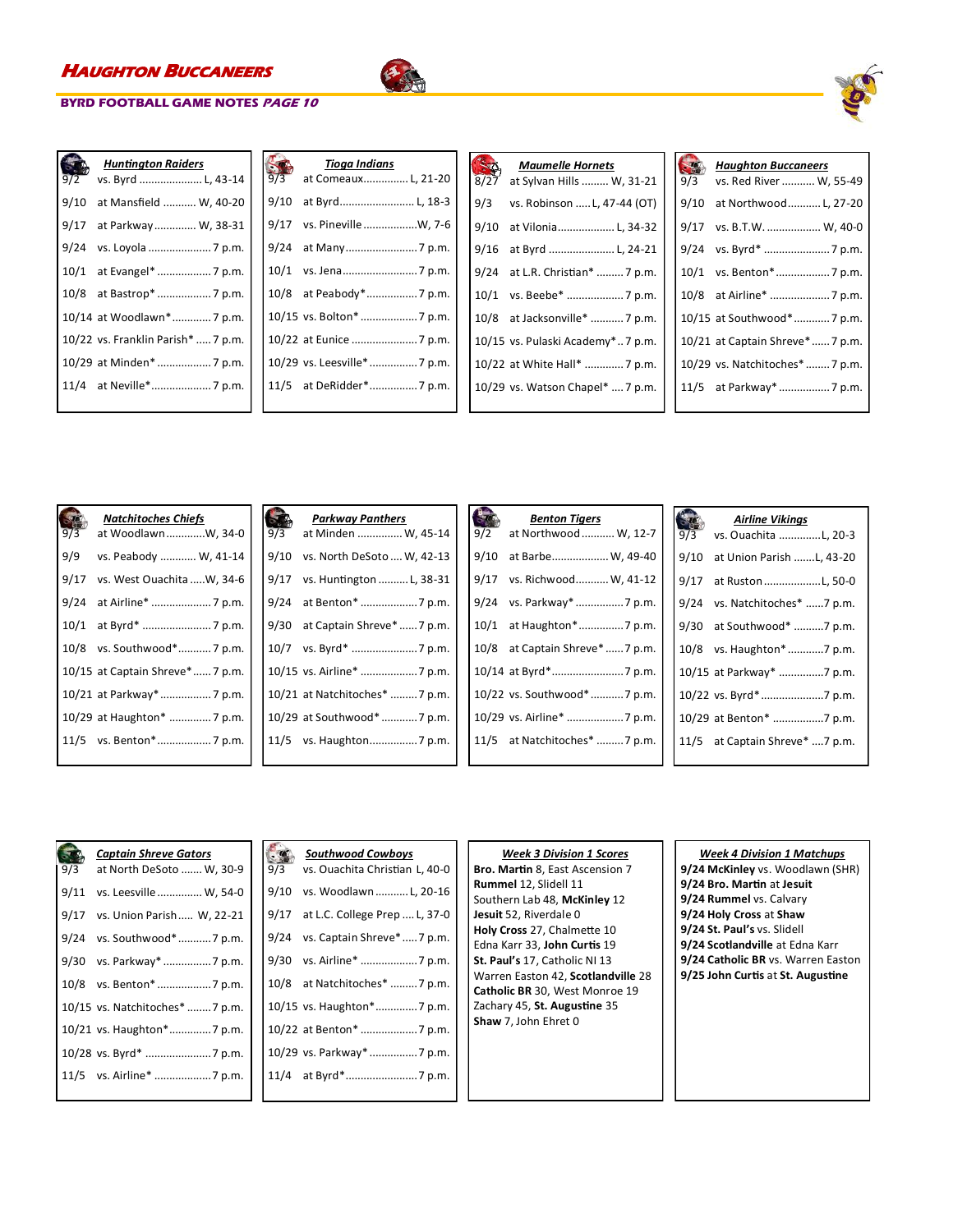

## *2021 BYRD YELLOW JACKETS FOOTBALL SCHEDULE AND RESULTS (3-0, 0-0)*

千

| <b>DATE</b>          | <b>OPPONENT</b>                  | <b>LOCATION</b>                  | <b>RESULTS</b> |                |
|----------------------|----------------------------------|----------------------------------|----------------|----------------|
| Thu., Sep. 2         | at Huntington Raiders            | <b>Independence Stadium</b>      | W, 43-14       | $\rightarrow$  |
| <b>Fri., Sep. 10</b> | vs. Tioga Indians^               | <b>Independence Stadium</b>      | W, 18-3        |                |
| Thu., Sep. 16        | vs. Maumelle, Ark. Hornets       | Lee Hedges Stadium               | W, 24-21       | $\mathbb{Z}^4$ |
| <b>Fri., Sep. 24</b> | at Haughton Buccaneers*          | <b>Harold Harlan Stadium</b>     | 7 p.m.         |                |
| Fri., Oct. 1         | vs. Natchitoches Central Chiefs* | Lee Hedges Stadium (HC)          | 7 p.m.         | $\frac{1}{2}$  |
| Thu., Oct. 7         | at Parkway Panthers*             | <b>Preston Crownover Stadium</b> | 7 p.m.         | $\rightarrow$  |
| Thu., Oct. 14        | vs. Benton Tigers*               | Lee Hedges Stadium               | 7 p.m.         | $-1$           |
| Fri., Oct. 22        | at Airline Vikings*              | <b>Airline Stadium</b>           | 7 p.m.         | $\mathcal{L}$  |
| Thu., Oct. 28        | vs. Captain Shreve Gators*       | Lee Hedges Stadium (Home)        | 7 p.m.         |                |
| Thu., Nov. 4         | vs. Southwood Cowboys*           | Lee Hedges Stadium (Home)        | 7 p.m.         |                |
| <b>Fri., Nov. 12</b> | <b>Division I Playoffs**</b>     | <b>TBA</b>                       | <b>TBA</b>     |                |
|                      |                                  |                                  |                |                |

**^ - Battle on the Border X**

**\* - District 1-5A games**

**HC - Homecoming**

**\*\* - Division I Playoffs**

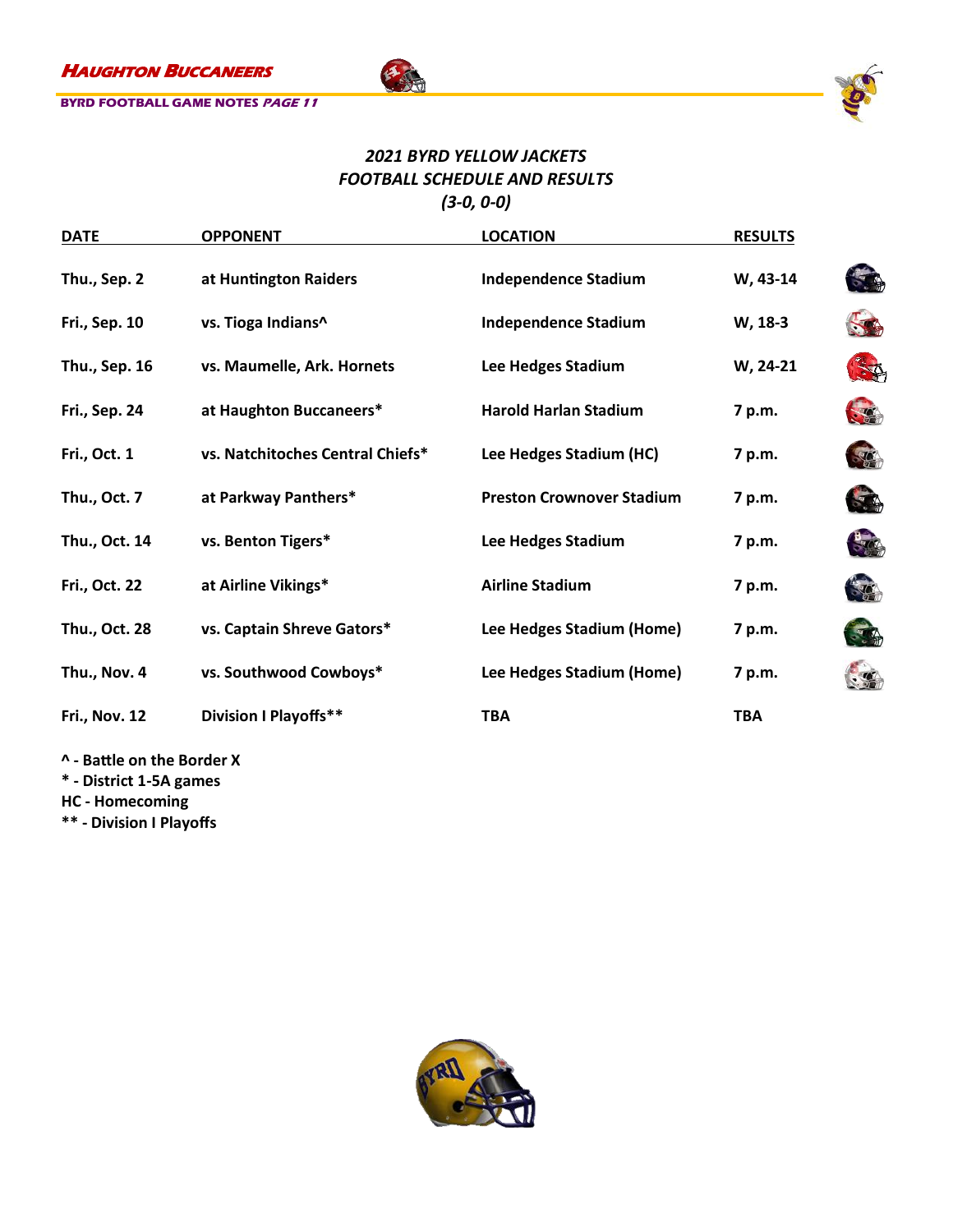### **BYRD FOOTBALL GAME NOTES PAGE 12**



## *2021 BYRD YELLOW JACKETS TEAM STATISTICS*

不

| SCORE BY QUARTERS                                                          | 1st     | 2nd     | 3rd             | 4th                | Total                          |
|----------------------------------------------------------------------------|---------|---------|-----------------|--------------------|--------------------------------|
| ---------------------                                                      | $- - -$ | $- - -$ | $- - -$         | $- - -$            | $- - -$                        |
| Byrd Yellow Jackets.                                                       | 14      | 29      | 27              | 15                 | 85<br>$\qquad \qquad -$        |
| Opponents                                                                  | 6       | 10      | 7               | 15                 | 38<br>$\overline{\phantom{0}}$ |
|                                                                            |         |         |                 |                    |                                |
| TEAM STATISTICS                                                            |         |         |                 | <b>BYRD</b>        | <b>OPP</b>                     |
| -------------------------<br>$SCORING$                                     |         |         | $- - - - - - -$ | 85                 | 38                             |
| Points Per Game                                                            |         |         |                 | 28.3               | 12.7                           |
| Points Off Turnovers                                                       |         |         |                 | 7                  | 0                              |
| FIRST DOWNS                                                                |         |         |                 | 45                 | 44                             |
| Rushing                                                                    |         |         |                 | 42                 | 14                             |
| Passing                                                                    |         |         |                 | 0                  | 26                             |
| Penalty                                                                    |         |         |                 | 3                  | 4                              |
| $\texttt{RUSHING}$ YARDAGE                                                 |         |         |                 | 1007               | 264                            |
| Yards gained rushing                                                       |         |         |                 | 1027               | 320                            |
| Yards lost rushing                                                         |         |         |                 | 20                 | 56                             |
| Rushing Attempts                                                           |         |         |                 | 155                | 70                             |
| Average Per Rush                                                           |         |         |                 | 6.5                | 3.8                            |
| Average Per Game                                                           |         |         |                 | 335.7              | 88.0                           |
| TDs Rushing                                                                |         |         |                 | 11                 | 1                              |
| PASSING YARDAGE                                                            |         |         |                 | 22                 | 573                            |
| Comp-Att-Int                                                               |         |         |                 | $3 - 8 - 0$        | $46 - 83 - 0$                  |
| Average Per Pass                                                           |         |         |                 | 2.8                | 6.9                            |
| Average Per Catch                                                          |         |         |                 | 7.3                | 12.5                           |
| Average Per Game                                                           |         |         |                 | 7.3                | 191.0                          |
| TDs Passing                                                                |         |         |                 | 0                  | 4                              |
| $\texttt{TOTAL}$ <code>OFFENSE</code> $\ldots \ldots \ldots \ldots \ldots$ |         |         |                 | 1029               | 837                            |
| Total Plays                                                                |         |         |                 | 163                | 153                            |
| Average Per Play                                                           |         |         |                 | 6.3                | 5.5                            |
| Average Per Game                                                           |         |         |                 | 343.0              | 279.0                          |
| KICK RETURNS: #-Yards                                                      |         |         |                 | $6 - 81$           | $7 - 135$                      |
| PUNT RETURNS: #-Yards                                                      |         |         |                 | $3 - 92$           | $1 - 21$                       |
| INT RETURNS: #-Yards                                                       |         |         |                 | 0-0                | 0-0                            |
| KICK RETURN AVERAGE                                                        |         |         |                 | 13.5               | 19.3                           |
| PUNT RETURN AVERAGE                                                        |         |         |                 | 30.7               | 21.0                           |
| INT RETURN AVERAGE                                                         |         |         |                 | 0.0                | 0.0                            |
| FUMBLES-LOST                                                               |         |         |                 | $2 - \theta$       | $2 - 2$                        |
| PENALTIES-Yards                                                            |         |         |                 | $25 - 261$<br>87.0 | 24-258<br>86.0                 |
| Average Per Game<br>PUNTS-Yards                                            |         |         |                 | $9 - 329$          | 13-383                         |
| Average Per Punt                                                           |         |         |                 | 36.6               | 29.5                           |
| Net punt average                                                           |         |         |                 | 32.0               | 22.4                           |
| <code>KICKOFFS-Yards</code>                                                |         |         |                 | 15-775             | 9-319                          |
| Average Per Kick                                                           |         |         |                 | 51.7               | 35.4                           |
| Net kick average                                                           |         |         |                 | 34.7               | 26.4                           |
| TIME OF POSSESSION/Game                                                    |         |         |                 | 26:46              | 19:46                          |
| 3RD-DOWN Conversions                                                       |         |         |                 | 10/32              | 5/28                           |
| 3rd-Down Pct                                                               |         |         |                 | 31%                | 18%                            |
| 4TH-DOWN Conversions                                                       |         |         |                 | 7/12               | 3/7                            |
| 4th-Down Pct                                                               |         |         |                 | 58%                | 43%                            |
| SACKS BY-Yards                                                             |         |         |                 | $4 - 30$           | $2 - -1$                       |
| MISC YARDS                                                                 |         |         |                 | 0                  | 0                              |
| TOUCHDOWNS SCORED                                                          |         |         |                 | 12                 | 5                              |
| FIELD GOALS-ATTEMPTS                                                       |         |         |                 | $1 - 1$            | 1-1                            |
| $ON-SIDE$ KICKS                                                            |         |         |                 | 0-0                | 0-0                            |
| RED-ZONE SCORES                                                            |         |         | $(7-9)$         | 78%                | $(4-4)$ 100%                   |
| $RED-ZONE TOUCHDOWNS$                                                      |         |         | $(7-9)$         | 78%                | $(3-4)$ 75%                    |
| PAT-ATTEMPTS                                                               |         |         | $(8-11)$        | 73%                | (3-3) 100%                     |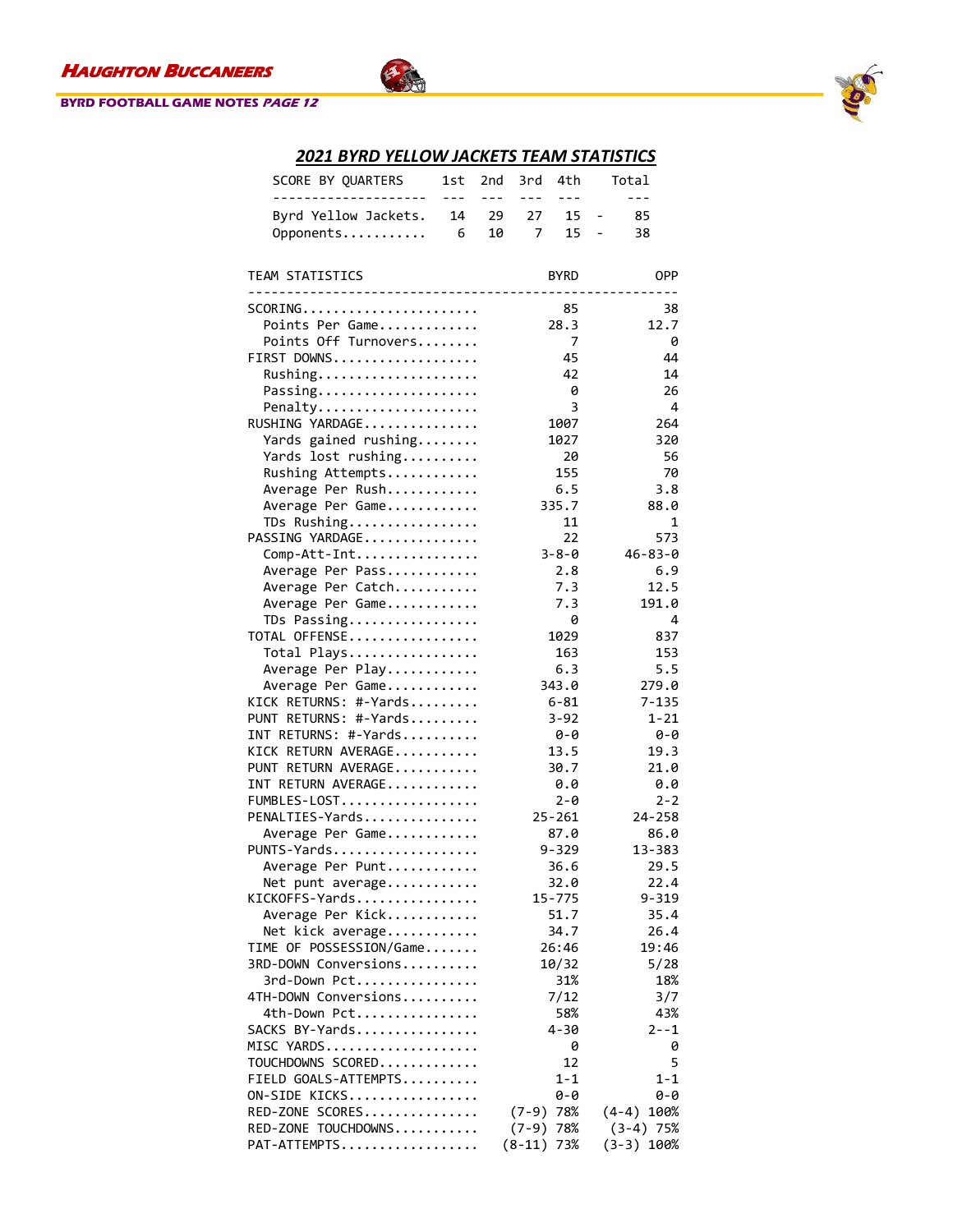

### **BYRD FOOTBALL GAME NOTES PAGE 13**

## *2021 BYRD YELLOW JACKETS OFFENSIVE STATISTICS*

|                                                                                                       |                |                         |                                                         |        |              | ---                                                                     |                 | ---- | , ___________                                                                                                               |            |     |
|-------------------------------------------------------------------------------------------------------|----------------|-------------------------|---------------------------------------------------------|--------|--------------|-------------------------------------------------------------------------|-----------------|------|-----------------------------------------------------------------------------------------------------------------------------|------------|-----|
| RUSHING<br>GP Att Gain Loss<br>------------                                                           |                |                         |                                                         |        |              | .                                                                       |                 |      | Net Avg TD Long Avg/G                                                                                                       | . <u>.</u> |     |
| D. Strickland 3                                                                                       |                | 52                      | 318                                                     |        | $\mathbf{1}$ | 317                                                                     | 6.1             | 2    |                                                                                                                             | 58 105.7   |     |
|                                                                                                       | $\overline{3}$ | 28                      | 306                                                     |        | $\mathbf{1}$ |                                                                         | 305 10.9        |      | $4 \quad$                                                                                                                   | 64 101.7   |     |
| M. Ramsey<br>T. Nichols                                                                               |                |                         |                                                         |        |              |                                                                         | 152 6.6         |      | $3^{\circ}$<br>39                                                                                                           | 50.7       |     |
| D. Poirier                                                                                            |                |                         |                                                         |        |              | $3$ 23 159 7 152<br>$3$ 21 169 1 108<br>$2$ 16 96 5 91<br>$2$ 4 21 1 20 |                 |      | 1 108 5.1 2 32 36.6<br>5 91 5.7 0 49 45.5<br>1 20 5.0 0 19 10.0<br>0 9 4.5 0 6 4.5<br>1 8 1.0 0 5 2.7<br>3 -3 -3.0 0 0 -3.0 |            |     |
| L. Lambert                                                                                            |                |                         |                                                         |        |              |                                                                         |                 |      |                                                                                                                             |            |     |
| J. Allen                                                                                              |                |                         |                                                         |        |              |                                                                         |                 |      |                                                                                                                             |            |     |
| W. Fox                                                                                                | $2^{\circ}$    | $\overline{2}$          | 9                                                       |        | $\theta$     |                                                                         |                 |      |                                                                                                                             |            |     |
| L. Pons                                                                                               | $\overline{3}$ | 8                       | 9                                                       |        |              |                                                                         |                 |      |                                                                                                                             |            |     |
| TEAM                                                                                                  | 1              | $\overline{\mathbf{1}}$ | $\theta$                                                |        |              |                                                                         |                 |      |                                                                                                                             |            |     |
| Total                                                                                                 |                |                         | 3 155 1027                                              |        |              |                                                                         | 20 1007 6.5 11  |      |                                                                                                                             | 64 335.7   |     |
| Opponents                                                                                             |                | 3 70                    | 320                                                     |        | 56           |                                                                         | 264 3.8 1       |      | 23                                                                                                                          | 88.0       |     |
|                                                                                                       |                |                         |                                                         |        |              |                                                                         |                 |      |                                                                                                                             |            |     |
| PASSING GP Effic Cmp-Att-Int Pct Yds TD Lng Avg/G                                                     |                |                         |                                                         |        |              |                                                                         |                 |      |                                                                                                                             |            |     |
| 1. Lambert 2 52.93 2-6-0 33.3 14 0<br>1. Pons 3 83.60 1-2-0 50.0 8 0<br>Total 3 60.60 3-8-0 37.5 22 0 |                |                         |                                                         |        |              |                                                                         |                 |      |                                                                                                                             | 9          | 7.0 |
|                                                                                                       |                |                         |                                                         |        |              |                                                                         |                 |      |                                                                                                                             | 8          | 2.7 |
|                                                                                                       |                |                         |                                                         |        |              |                                                                         |                 |      | $37.5$ 22 0                                                                                                                 | 9          | 7.3 |
| Opponents 3 129.32 46-83-0 55.4 573 4 45 191.0                                                        |                |                         |                                                         |        |              |                                                                         |                 |      |                                                                                                                             |            |     |
| RECEIVING GP No. Yds Avg TD Long Avg/G                                                                |                |                         |                                                         |        |              |                                                                         |                 |      |                                                                                                                             |            |     |
| L. Pons                                                                                               |                | $3 \quad 1$             |                                                         | 9.0    |              | 0                                                                       | 9               | 3.0  |                                                                                                                             |            |     |
|                                                                                                       |                |                         |                                                         |        | 8.0          | 0                                                                       | 8               | 4.0  |                                                                                                                             |            |     |
|                                                                                                       |                |                         |                                                         |        |              | $5$ $5.0$ 0<br>22 7.3 0                                                 | 5 <sub>1</sub>  | 1.7  |                                                                                                                             |            |     |
|                                                                                                       |                |                         |                                                         |        |              |                                                                         | 9               | 7.3  |                                                                                                                             |            |     |
| 1. Pois<br>3. Dufrene 2 1 8<br>1. Poirier 3 1 5<br>Total 3 3 22<br>Opponents 3 46 573                 |                |                         |                                                         |        |              |                                                                         | 12.5 4 45 191.0 |      |                                                                                                                             |            |     |
| PUNT RETURNS No. Yds Avg TD Long                                                                      |                |                         |                                                         |        |              |                                                                         |                 |      |                                                                                                                             |            |     |
|                                                                                                       |                |                         |                                                         |        |              | 79                                                                      |                 |      |                                                                                                                             |            |     |
|                                                                                                       |                |                         |                                                         |        |              | - 0                                                                     |                 |      |                                                                                                                             |            |     |
|                                                                                                       |                |                         |                                                         |        |              | 79                                                                      |                 |      |                                                                                                                             |            |     |
|                                                                                                       |                |                         |                                                         |        |              |                                                                         |                 |      |                                                                                                                             |            |     |
|                                                                                                       |                |                         |                                                         |        |              | 21                                                                      |                 |      |                                                                                                                             |            |     |
| INTERCEPTIONS No. Yds Avg TD Long                                                                     |                |                         |                                                         |        |              |                                                                         |                 |      |                                                                                                                             |            |     |
| Total 0 0                                                                                             |                |                         |                                                         | 0.0    | 0            | 0                                                                       |                 |      |                                                                                                                             |            |     |
| Opponents 0 0                                                                                         |                |                         |                                                         | 0.0    | 0            | 0                                                                       |                 |      |                                                                                                                             |            |     |
|                                                                                                       |                |                         |                                                         |        |              |                                                                         |                 |      |                                                                                                                             |            |     |
| KICK RETURNS No. Yds Avg TD Long<br>-----------------------                                           |                |                         |                                                         |        |              |                                                                         |                 |      |                                                                                                                             |            |     |
| M. Ramsey                                                                                             |                | 2 27                    |                                                         | 13.5   | - 0          | 15                                                                      |                 |      |                                                                                                                             |            |     |
| D. Poirier                                                                                            |                |                         |                                                         |        |              | 7                                                                       |                 |      |                                                                                                                             |            |     |
| D. Strickland                                                                                         |                |                         |                                                         | 25.0 0 |              | 25                                                                      |                 |      |                                                                                                                             |            |     |
| L. Pons                                                                                               |                |                         |                                                         |        |              | 16                                                                      |                 |      |                                                                                                                             |            |     |
| Total                                                                                                 |                |                         | 2 13 6.5 0<br>1 25 25.0 0<br>1 16 16.0 0<br>6 81 13.5 0 |        |              | 25                                                                      |                 |      |                                                                                                                             |            |     |
| Opponents                                                                                             |                |                         | 7 135 19.3 0                                            |        |              | 53                                                                      |                 |      |                                                                                                                             |            |     |
| FUMBLE RETURNS No. Yds Avg TD Long                                                                    |                |                         |                                                         |        |              |                                                                         |                 |      |                                                                                                                             |            |     |
| -----------------                                                                                     |                |                         |                                                         |        |              |                                                                         |                 |      |                                                                                                                             |            |     |
| Total                                                                                                 | $\theta$       |                         | 0                                                       | 0.0    | 0            | 0                                                                       |                 |      |                                                                                                                             |            |     |
| Opponents                                                                                             |                | 0                       | 0                                                       | 0.0    | 0            | 0                                                                       |                 |      |                                                                                                                             |            |     |

|                                             |                          |                                             |       |                    | ------- PATs -------                    |             |                 |           |              |                              |
|---------------------------------------------|--------------------------|---------------------------------------------|-------|--------------------|-----------------------------------------|-------------|-----------------|-----------|--------------|------------------------------|
| <b>SCORING</b>                              |                          | FGs<br>TD                                   |       | Kick               |                                         |             |                 |           |              | Rush Rcv Pass DXP Saf Points |
| M. Ramsey                                   |                          | $50 - 0$                                    |       | 0-0                | 0-0                                     |             | 0 0-0           | 0         | 0            | 30                           |
| T. Nichols                                  |                          | $30 - 0$                                    |       | 0-0                | 0-0                                     | 0           | 0-0             | 0         | 0            | 18                           |
| D. Strickland 2 0-0                         |                          |                                             |       | 0-0                | 0-0                                     | 0           | 0-0             | 0         | 0            | 12                           |
| D. Poirier                                  | $\frac{2}{\theta}$       | 0-0                                         |       | 0-0                | 0-0                                     | 0           | 0-0             | 0         | 0            | 12                           |
| M. Hamauei                                  |                          | $1 - 1$                                     |       | $7 - 7$            | $0 - 0$                                 | 0           | 0-0             | 0         | 0            | 10                           |
| <b>TEAM</b>                                 | 0                        | 0-0                                         |       | 0-0                | 0-0                                     | 0           | 0-0             | 0         | 1            | $\overline{2}$               |
| M. Booras                                   |                          | 0 0-0                                       |       | $1 - 4$            | $0 - 0$                                 | 0           | 0-0             | 0         | 0            | $\mathbf{1}$                 |
| L. Lambert                                  | $\theta$                 | 0-0                                         |       | 0-0                |                                         |             |                 | 0         | 0            | 0                            |
| Total 12 1-1 8-11                           |                          |                                             |       |                    | $0-1$ 0 0-0<br>0-1 0 0-0                |             |                 | 0         | $\mathbf{1}$ | 85                           |
| Opponents 5 1-1                             |                          |                                             |       | $3 - 3$            | $0 - 1$                                 | 1           | $1 - 1$         | 0         | 0            | 38                           |
| TOTAL OFFENSE G Plays Rush Pass Total Avg/G |                          |                                             |       |                    |                                         |             |                 |           |              |                              |
| --------------------------<br>D. Strickland |                          | $3 \t 52$                                   | 317   | 0                  |                                         | 317 105.7   |                 |           |              |                              |
| M. Ramsey                                   |                          | $\begin{array}{ccc}\n3 & 28 \\ \end{array}$ | 305   |                    | $\theta$<br>305 101.7                   |             |                 |           |              |                              |
| T. Nichols                                  | $\overline{\mathbf{3}}$  | 23                                          | 152   | 0                  | 152 50.7                                |             |                 |           |              |                              |
| D. Poirier                                  | $\overline{\phantom{a}}$ | 21                                          |       | $\overline{108}$ 0 | 108 36.0                                |             |                 |           |              |                              |
| $\overline{\mathbf{c}}$<br>L. Lambert       |                          | 22 91 14                                    |       |                    | 105 52.5                                |             |                 |           |              |                              |
| $\overline{\phantom{a}}$<br>J. Allen        |                          |                                             |       |                    |                                         |             |                 |           |              |                              |
| L. Pons                                     | $\overline{\mathbf{3}}$  |                                             |       |                    | 4  20  0  20  10.0<br>10  8  8  16  5.3 |             |                 |           |              |                              |
| W. Fox                                      | $\overline{2}$           | $\overline{\mathbf{2}}$                     | 9     | 0                  | $9 \t 4.5$                              |             |                 |           |              |                              |
| <b>TEAM</b>                                 | $\mathbf{1}$             | $\overline{\mathbf{1}}$                     |       | $-3$ 0             |                                         | $-3 - -3.0$ |                 |           |              |                              |
|                                             |                          |                                             |       | 22                 | 1029 343.0                              |             |                 |           |              |                              |
| Total 3 163 1007<br>Opponents 3 153 264 5   |                          |                                             |       | 573                | 837 279.0                               |             |                 |           |              |                              |
| ALL PURPOSE G Rush Rec                      |                          |                                             |       | PR                 | KOR                                     | IR          |                 | Tot Avg/G |              |                              |
|                                             |                          |                                             |       |                    |                                         |             |                 |           |              |                              |
| M. Ramsey                                   |                          | 3 305                                       | 0     | 86                 | 27                                      | 0           |                 | 418 139.3 |              |                              |
| D. Strickland 3                             |                          | 317                                         | 0     | 0                  | 25                                      | 0           |                 | 342 114.0 |              |                              |
| T. Nichols                                  | $\overline{\phantom{a}}$ |                                             | 152 0 | 0                  | 0                                       | 0           | 152             | 50.7      |              |                              |
| D. Poirier                                  | $\overline{3}$           | 108                                         | 5     | 0                  | 13                                      | 0           | 126             | 42.0      |              |                              |
| L. Lambert                                  | $\overline{2}$           | 91                                          | 0     | 0                  | 0                                       | 0           | 91              | 45.5      |              |                              |
| L. Pons                                     | $\overline{3}$           | $\overline{\phantom{0}}$ 8                  | 9     | 0                  | 16                                      |             | 0 33            | 11.0      |              |                              |
| J. Allen                                    | $\overline{2}$           | 20                                          | 0     | 0                  | 0                                       |             | $\theta$<br>20  | 10.0      |              |                              |
| W. Fox                                      | $2^{\circ}$              | $\frac{9}{9}$                               | 0     | 0                  | 0                                       | 0           | 9               | 4.5       |              |                              |
| J. Dufrene                                  | $\overline{2}$           |                                             | 8     | 0                  | 0                                       |             | $0 \t 8 \t 4.0$ |           |              |                              |
| C. Jones                                    | $\overline{3}$           | $\theta$                                    | 0     | 6                  | 0                                       |             | 0 6 2.0         |           |              |                              |
| <b>TEAM</b>                                 |                          | $1 \quad$<br>$-3$                           | 0     | 0                  | 0                                       |             | 0<br>$-3$       | $-3.0$    |              |                              |
| $Total \ldots \ldots$                       |                          | 3 1007                                      | 22    | 92                 | 81                                      |             | 0 1202 400.7    |           |              |                              |
| Opponents                                   |                          | 3 264                                       | 573   | 21                 | 135                                     | 0           |                 | 993 331.0 |              |                              |

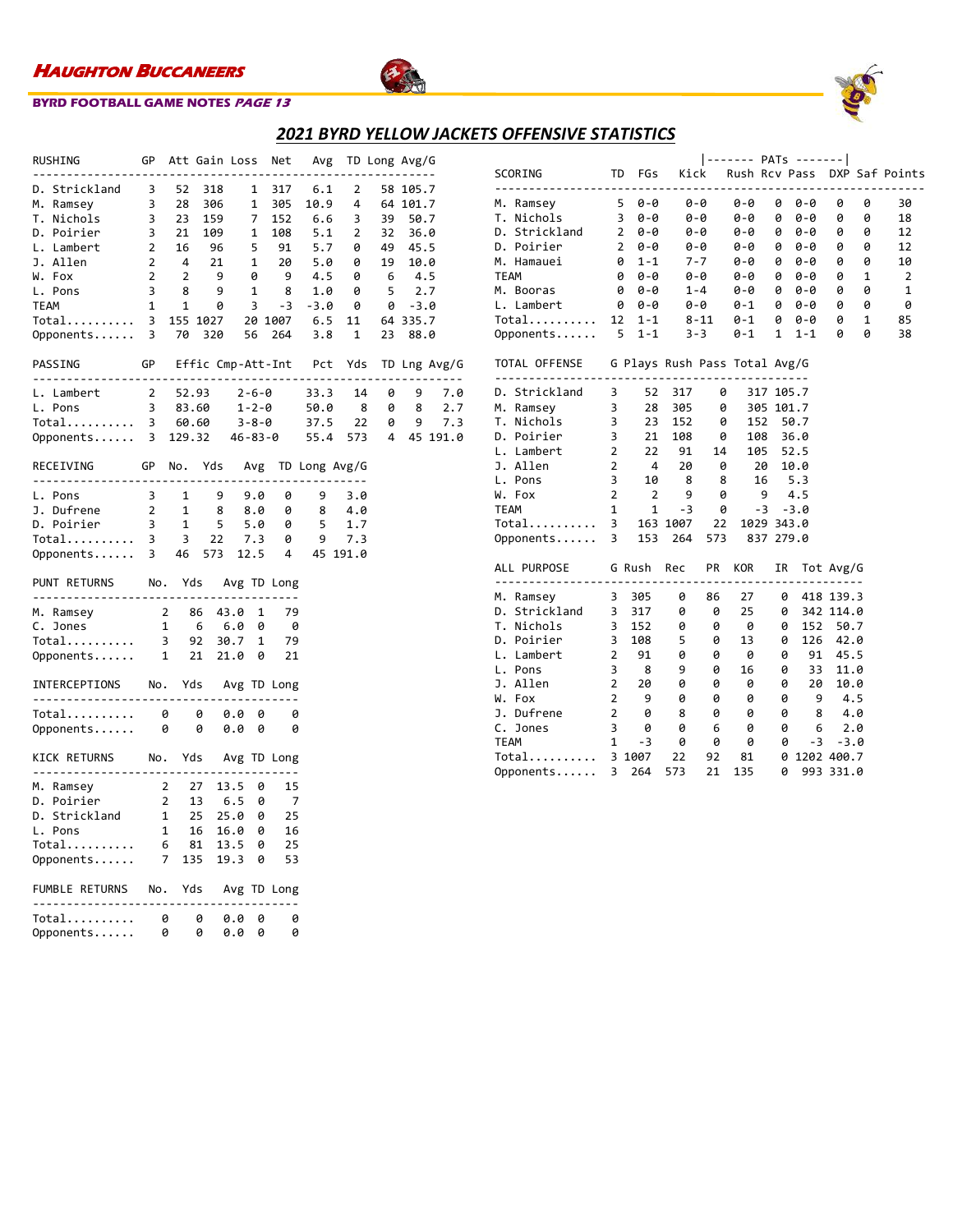

### **BYRD FOOTBALL GAME NOTES PAGE 14**

| 2021 BYRD YELLOW JACKETS DEFENSIVE STATISTICS |
|-----------------------------------------------|
|-----------------------------------------------|

|                   |   |                |                |           |            | --------Tackles--------   -Sacks-   ---Pass Def---   -Fumbles-  Blkd |    |                                             |   |   |
|-------------------|---|----------------|----------------|-----------|------------|----------------------------------------------------------------------|----|---------------------------------------------|---|---|
| DEFENSIVE LEADERS |   | GP Solo        |                | Ast Total | TFL/Yds    |                                                                      |    | No-Yds Int-Yds BrUp QBH Rcv-Yds FF Kick Saf |   |   |
| B. Brossette<br>9 | 3 | 17             | 5.             | 22        |            |                                                                      | 1  |                                             |   |   |
| R. Todd<br>6      | 3 | 13             | 4              | 17        | $2.0 - 7$  | $1.0 - 4$                                                            | 4  |                                             |   |   |
| 15 W. Whitman     | 3 | 11             | 5              | 16        |            |                                                                      | 2  |                                             |   |   |
| J. Lacour<br>8    | 3 | 11             | 3              | 14        |            |                                                                      | 2  |                                             |   |   |
| 39 C. Jones       | 3 | 10             | 3              | 13        |            |                                                                      |    |                                             | 1 |   |
| 21 J. Jordan      | 3 | $\overline{7}$ | $\overline{2}$ | 9         |            |                                                                      |    |                                             |   |   |
| 25 J. Partington  | 3 | 4              | 4              | 8         | $2.0 - 14$ | $1.5 - 8$                                                            |    |                                             |   |   |
| 35 A. Sollazzo    | 3 | 5              | 1              | 6         | $1.0 - 4$  |                                                                      |    |                                             |   |   |
| 99 B. Martinson   | 3 | 4              | 2              | 6         | $1.0 - 2$  |                                                                      |    |                                             |   |   |
| 90 I. Ford        | 3 | 6              |                | 6         | $2.0 - 14$ | $1.0 - 10$                                                           | 1  |                                             |   |   |
| 93 B. Belanger    | 3 | 4              | 1              | 5         | $1.0 - 8$  | $1.0 - 8$                                                            |    |                                             |   |   |
| 14 L. Taylor      |   | 4              | 1              | 5         |            |                                                                      |    | $1 - \theta$                                |   |   |
| 23 W. Watkins     |   | 5              |                | 5         | $1.0 - 6$  |                                                                      | 1  |                                             |   |   |
| 95 L. Trosclair   | 3 | 3              |                | 3         |            |                                                                      |    |                                             |   |   |
| 4 T. Poland       | 2 | 1              |                |           |            |                                                                      |    |                                             |   |   |
| 40 G. Gulett      | 1 | 1              |                |           |            |                                                                      |    |                                             |   |   |
| 19 R. Sepulvado   | 2 |                | 1              | 1         |            |                                                                      |    |                                             |   |   |
| 16 B. Daniels     | 1 | 1              |                |           |            |                                                                      |    |                                             |   |   |
| 58 C. Wibben      | 1 |                | 1              |           |            |                                                                      |    |                                             |   |   |
| 36 J. Davis       | 1 | 1              |                | 1         |            |                                                                      |    |                                             |   |   |
| 24 P. Stephens    | 2 | 1              |                |           |            |                                                                      |    |                                             |   |   |
| M. Ramsey<br>7    | 3 | $\mathbf{1}$   |                |           |            |                                                                      |    |                                             |   |   |
| TM TEAM           | 1 |                |                |           |            |                                                                      |    | $1 - \theta$                                |   | 1 |
| Total             | 3 | 110            | 33             | 143       | $10 - 55$  | $4 - 30$                                                             | 11 | $2 - \theta$                                | 1 | 1 |
| Opponents         | 3 | 126            | 44             | 170       | $7 - 8$    | $2 - -1$                                                             | 2  |                                             |   |   |

### *2021 BYRD YELLOW JACKETS KICKING STATISTICS*

| FIELD GOALS                                            | FGM-FGA Pct 01-19 20-29 30-39 40-49 50-99 Lg Blk |               |     |                     |                                  |                  |       |     | PUNTING            | No.     | Yds            | Avg Long     |                   | TB     | FC I20 Blkd    |          |                       |
|--------------------------------------------------------|--------------------------------------------------|---------------|-----|---------------------|----------------------------------|------------------|-------|-----|--------------------|---------|----------------|--------------|-------------------|--------|----------------|----------|-----------------------|
| M. Hamauei                                             |                                                  | $1 - 1$ 100.0 | 0-0 | 0-0                 | 0-0                              | $1 - 1$          | 0-042 | - 0 | M. Booras          |         | 9 329<br>9 329 | 36.6<br>36.6 | 43                |        | $\overline{2}$ | 3        | - 0                   |
| FG SEQUENCE                                            |                                                  |               |     | Byrd Yellow Jackets |                                  | <b>OPPONENTS</b> |       |     | Total<br>Opponents | 13      | 383            | 29.5         | 43<br>62          | 0      | $\overline{2}$ | 2        | - 0<br>$\overline{1}$ |
| Huntington Raiders                                     |                                                  |               |     |                     | $\overline{\phantom{0}}$         |                  |       |     | KICKOFFS           | No.     | Yds            | Avg TB       |                   | OB     | Retn           |          | Net YdLn              |
| Tioga Indians<br>Maumelle Hornets                      | $\overline{\phantom{a}}$                         | (42)          |     |                     | (27)<br>$\overline{\phantom{0}}$ |                  |       |     | M. Hamauei         | 9       |                | 517 57.4     | 5.                | - A    |                |          |                       |
| Numbers in (parentheses) indicate field goal was made. |                                                  |               |     |                     |                                  |                  |       |     | M. Booras<br>Total | 6<br>15 | 258<br>775     | 43.0<br>51.7 | $\mathbf{1}$<br>6 | 0<br>ø |                | 135 34.7 | 25                    |

Opponents...... 9 319 35.4 0 0 81 26.4 33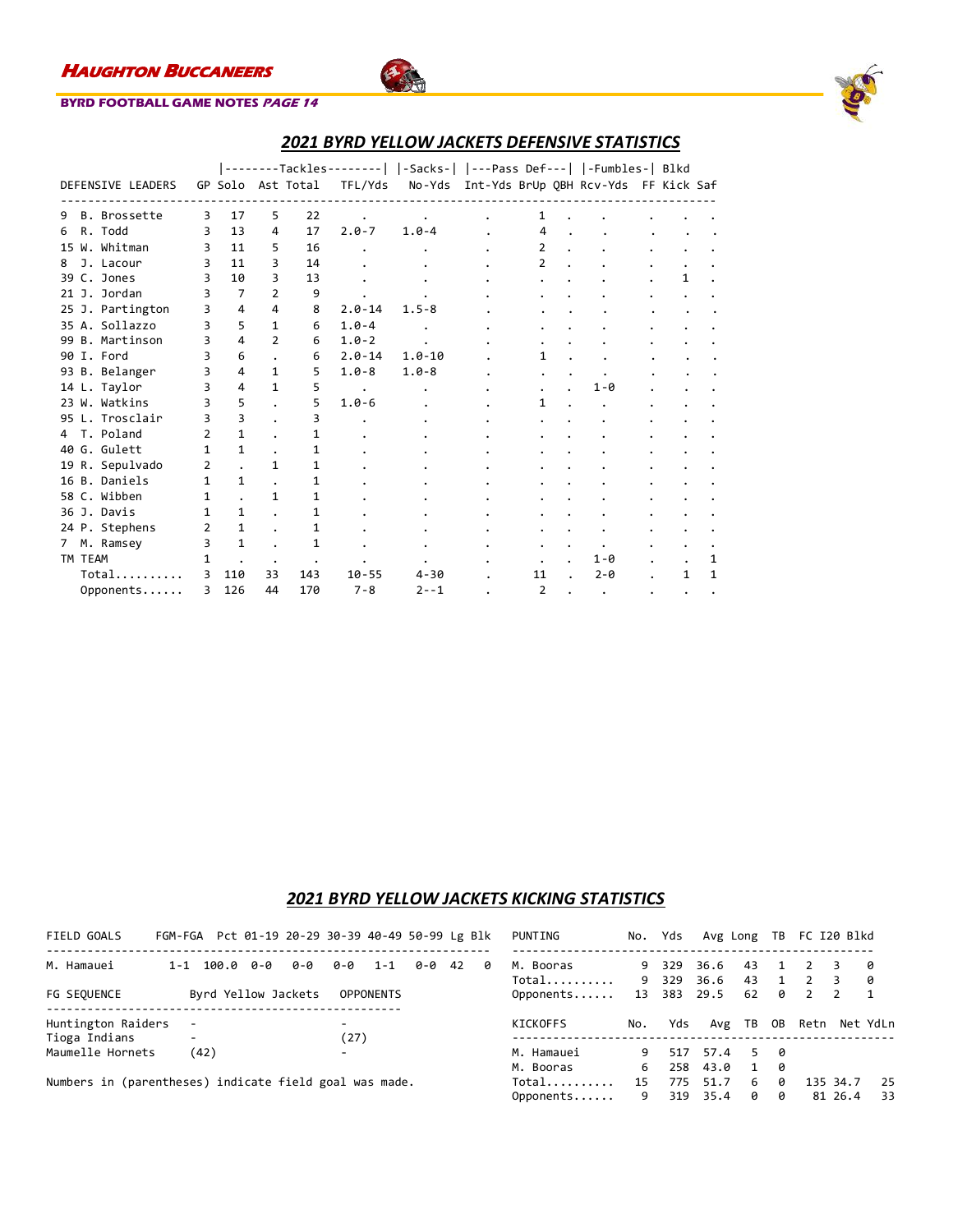### **BYRD FOOTBALL GAME NOTES PAGE 15**



### *2021 BYRD YELLOW JACKETS TEAM SUPERLATIVES*

| <b>CATEGORY</b>               | HIGH                      |                            |  |
|-------------------------------|---------------------------|----------------------------|--|
| <b>POINTS SCORED</b>          | <b>43 VS. HUNTINGTON</b>  | 10 VS. MAUMELLE            |  |
| <b>FIRST DOWNS</b>            | <b>18 VS. HUNTINGTON</b>  | 10 VS. MAUMELLE            |  |
| <b>TOTAL YARDS</b>            | 451 VS. HUNTINGTON        | 229 VS. MAUMELLE           |  |
| <b>TOTAL PLAYS</b>            | 61 VS. TIOGA              | <b>45 VS. MAUMELLE</b>     |  |
| <b>RUSHING YARDS</b>          | <b>442 VS. HUNTINGTON</b> | 221 VS. MAUMELLE           |  |
| <b>RUSHING ATTEMPTS</b>       | 57 VS. TIOGA              | 43 VS. MAUMELLE            |  |
| RUSHING TDS                   | <b>6 VS. HUNTINGTON</b>   | 2 VS. MAUMELLE             |  |
| PASSING YARDS                 | 9 vs. HUNTINGTON          | 5 VS. TIOGA                |  |
| PASS ATTEMPTS                 | 4 VS. TIOGA               | 2 VS. HUNTINGTON, MAUMELLE |  |
| <b>PASS COMPLETIONS</b>       | 1 VS. THREE TEAMS         |                            |  |
| PASSING TDS                   |                           | <b>O VS. THREE TEAMS</b>   |  |
| <b>INTERCEPTIONS</b>          |                           | <b>O VS. THREE TEAMS</b>   |  |
| <b>PUNTS</b>                  | 5 VS. MAUMELLE            | 1 VS. HUNTINGTON           |  |
| PUNTING AVERAGE (2 PUNTS MIN) | 38.3 vs. TIOGA            | 36.6 VS. MAUMELLE          |  |
| <b>FUMBLES</b>                | 1 VS. HUNTINGTON          | 0 VS. TIOGA, MAUMELLE      |  |
| <b>FUMBLES LOST</b>           |                           | <b>O VS. THREE TEAMS</b>   |  |
| <b>PENALTIES</b>              | 9 VS. HUNTINGTON          | 8 VS. TIOGA, MAUMELLE      |  |
| <b>PENALTY YARDS</b>          | 106 VS. TIOGA             | 72 VS. HUNTINGTON          |  |

| CATEGORY                 | PLAYER                               |
|--------------------------|--------------------------------------|
| <b>RUSH YARDS</b>        | 206, DEVON STRICKLAND VS. HUNTINGTON |
| RUSH ATTEMPTS            | 24, DEVON STRICKLAND VS. HUNTINGTON  |
| Rush TDs                 | 2, FOUR PLAYERS VS. THREE TEAMS      |
| LONGEST RUSH             | 64, MITCHELL RAMSEY VS. MAUMELLE     |
| PASS YARDS               | 9, LAKE LAMBERT VS. HUNTINGTON       |
| PASS ATTEMPTS            | 4, LAKE LAMBERT VS. TIOGA            |
| PASS COMPLETIONS         | 1, TWO PLAYERS VS. THREE TEAMS       |
| PASS TDS                 | 0                                    |
| <b>LONGEST RECEPTION</b> | 9, LOGAN PONS VS, HUNTINGTON         |
| RECEIVING YARDS          | 9, LOGAN PONS VS, HUNTINGTON         |
| RECEPTIONS               | 1, THREE PLAYERS VS. THREE TEAMS     |
| RECEIVING TDS            | 0                                    |
| <b>FIELD GOALS</b>       | 1, MICHAEL HAMAUEI VS. MAUMELLE      |
| LONGEST FG               | 42, MICHAEL HAMAUEI VS. MAUMELLE     |
| TACKLES                  | 9, TWO PLAYERS VS. MAUMELLE          |
| <b>TACKLES FOR LOSS</b>  | 1, 10 PLAYERS VS. THREE TEAMS        |
| SACKS                    | 1, FOUR PLAYERS VS. TWO TEAMS        |
| PASS BREAKUPS            | 3, RYAN TODD VS. MAUMELLE            |
| <b>INTERCEPTIONS</b>     | $\Omega$                             |
| <b>FUMBLE RECOVERIES</b> | 1, TWO PLAYERS VS. TWO TEAMS         |
|                          |                                      |

### *BYRD INDIVIDUAL GAME HIGHS OPPONENT INDIVIDUAL GAME HIGHS*

| <i>CATEGORY</i>          | PLAYER                        |
|--------------------------|-------------------------------|
| <b>RUSH YARDS</b>        | 78, GABE SPARKS, HUNTINGTON   |
| <b>RUSH ATTEMPTS</b>     | 13, JEREMIAH CALDWELL, TIOGA  |
| <b>RUSH TDS</b>          | 1, WESTON PIERCE, MAUMELLE    |
| <b>LONGEST RUSH</b>      | 23, TWO PLAYERS, TWO TEAMS    |
| <b>PASS YARDS</b>        | 266, WESTON PIERCE, MAUMELLE  |
| <b>PASS ATTEMPTS</b>     | 31, WESTON PIERCE, MAUMELLE   |
| <b>PASS COMPLETIONS</b>  | 21, WESTON PIERCE, MAUMELLE   |
| <b>PASS TDS</b>          | 2, TWO PLAYERS, TWO TEAMS     |
| <b>LONGEST RECEPTION</b> | 45, TRE CARTER, HUNTINGTON    |
| <b>RECEIVING YARDS</b>   | 155, RODERICK WATTS, MAUMELLE |
| <b>RECEPTIONS</b>        | 11, RODERICK WATTS, MAUMELLE  |
| <b>RECEIVING TDS</b>     | 1, FOUR PLAYERS, TWO TEAMS    |
| <b>FIELD GOALS</b>       | 1, BEN DOUGHTY, TIOGA         |
| <b>LONGEST FG</b>        | 27, BEN DOUGHTY, TIOGA        |
| <b>TACKLES</b>           | 10, NOAH WHITLEY, MAUMELLE    |
| <b>TACKLES FOR LOSS</b>  | 1, SEVEN PLAYERS, THREE TEAMS |
| <b>SACKS</b>             | 1, TWO PLAYERS, TWO TEAMS     |
| <b>PASS BREAKUPS</b>     | 1, TWO PLAYERS, TWO TEAMS     |
| <b>INTERCEPTIONS</b>     | n                             |
| <b>FUMBLE RECOVERIES</b> | n                             |
|                          |                               |

### *2021 FRIERSON FAMILY PLAYERS OF THE GAME*

| HUNTINGTON<br>O: Devon Strickland<br>D: Brooks Brossette<br>S: Michael Hamaeui | TIOGA<br>O: T. Nichols, M. Ramsey<br>D: Ryan Todd<br>S: Devon Strickland | <i>MAUMELLE</i><br>O: Mitchell Ramsey<br>D: Ryan Todd<br>S: Michael Hamauei | <b>HAUGHTON</b>       | <b>NATCHITOCHES CENTRAL</b> |
|--------------------------------------------------------------------------------|--------------------------------------------------------------------------|-----------------------------------------------------------------------------|-----------------------|-----------------------------|
| PARKWAY                                                                        | <b>BENTON</b>                                                            | AIRLINE                                                                     | <b>CAPTAIN SHREVE</b> | <i>SOUTHWOOD</i>            |